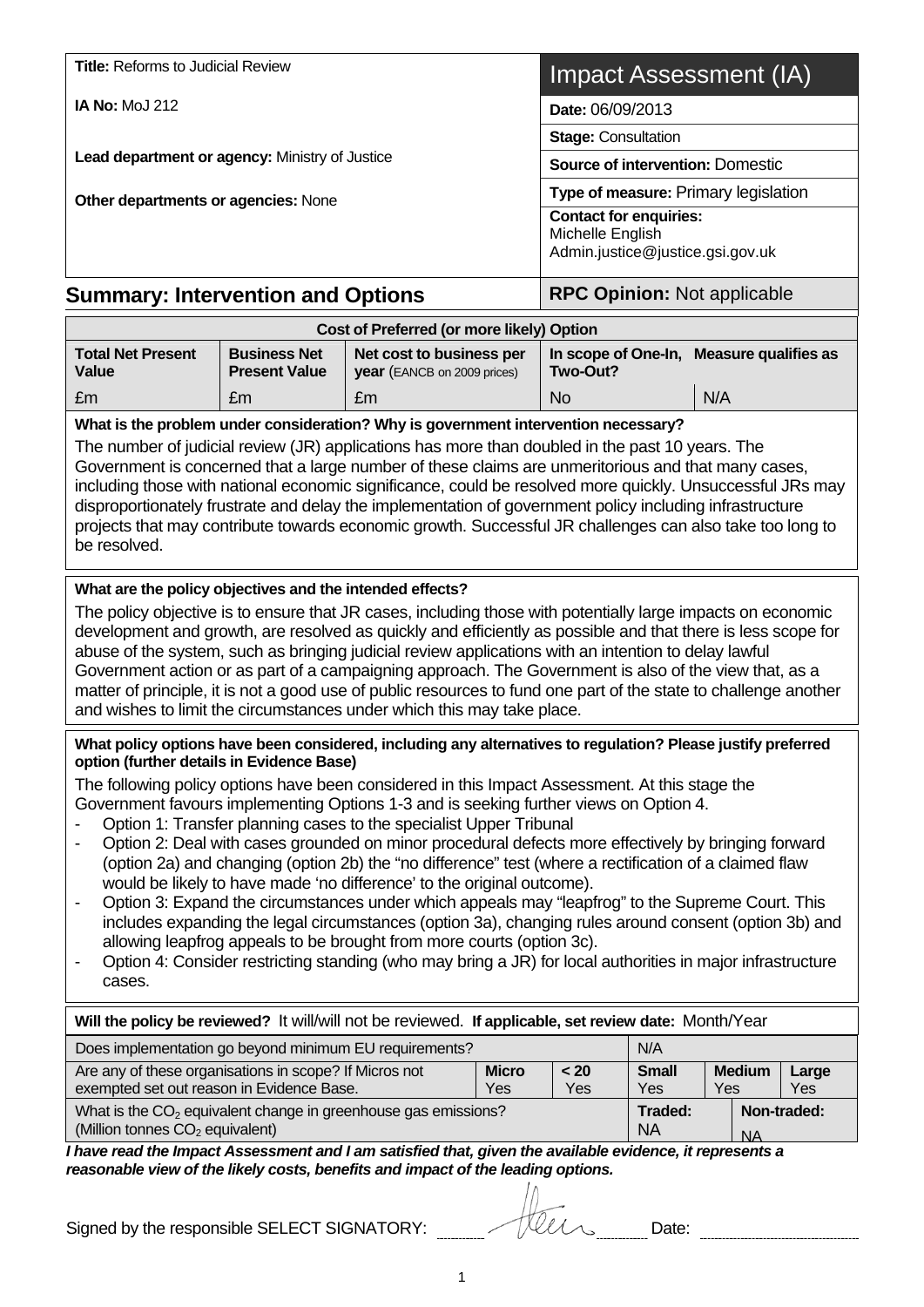# **Description: Transfer planning cases to the specialist Upper Tribunal**

# **FULL ECONOMIC ASSESSMENT**

| <b>Price Base</b>                                                                                                                                                                                                                                                                                                                                                                                                                                                                                                           | <b>PV Base</b>                                                                                                                          |  | <b>Time Period</b>                          | Net Benefit (Present Value (PV)) (£m) |                                        |                                                              |                                         |  |  |
|-----------------------------------------------------------------------------------------------------------------------------------------------------------------------------------------------------------------------------------------------------------------------------------------------------------------------------------------------------------------------------------------------------------------------------------------------------------------------------------------------------------------------------|-----------------------------------------------------------------------------------------------------------------------------------------|--|---------------------------------------------|---------------------------------------|----------------------------------------|--------------------------------------------------------------|-----------------------------------------|--|--|
| Year                                                                                                                                                                                                                                                                                                                                                                                                                                                                                                                        | Year                                                                                                                                    |  | Years                                       |                                       | <b>High: Optional</b><br>Low: Optional |                                                              | <b>Best Estimate: NQ</b>                |  |  |
| COSTS (£m)                                                                                                                                                                                                                                                                                                                                                                                                                                                                                                                  | <b>Total Transition</b><br>(Constant Price)<br>(excl. Transition) (Constant Price)<br>Years                                             |  | <b>Average Annual</b>                       | <b>Total Cost</b><br>(Present Value)  |                                        |                                                              |                                         |  |  |
| Low                                                                                                                                                                                                                                                                                                                                                                                                                                                                                                                         |                                                                                                                                         |  |                                             |                                       |                                        |                                                              |                                         |  |  |
| <b>High</b>                                                                                                                                                                                                                                                                                                                                                                                                                                                                                                                 |                                                                                                                                         |  |                                             |                                       |                                        |                                                              | <b>NQ</b>                               |  |  |
| <b>Best Estimate</b><br>£100,000<br><b>NQ</b>                                                                                                                                                                                                                                                                                                                                                                                                                                                                               |                                                                                                                                         |  |                                             |                                       |                                        |                                                              |                                         |  |  |
| Description and scale of key monetised costs by 'main affected groups'<br>One off transition costs for HMCTS (e.g. IT systems) are initially estimated at around £100,000.                                                                                                                                                                                                                                                                                                                                                  |                                                                                                                                         |  |                                             |                                       |                                        |                                                              |                                         |  |  |
| Other key non-monetised costs by 'main affected groups'<br>Some claimants and third parties may lose out from quicker case resolution if they had an interest in<br>government decisions being delayed.<br>There may be some costs to legal services providers from reduced levels of business (secondary impact)<br>because cases are determined more quickly.                                                                                                                                                             |                                                                                                                                         |  |                                             |                                       |                                        |                                                              |                                         |  |  |
| <b>BENEFITS (£m)</b>                                                                                                                                                                                                                                                                                                                                                                                                                                                                                                        |                                                                                                                                         |  | <b>Total Transition</b><br>(Constant Price) | Years                                 |                                        | <b>Average Annual</b><br>(excl. Transition) (Constant Price) | <b>Total Benefit</b><br>(Present Value) |  |  |
| Low                                                                                                                                                                                                                                                                                                                                                                                                                                                                                                                         |                                                                                                                                         |  |                                             |                                       |                                        |                                                              |                                         |  |  |
| <b>High</b>                                                                                                                                                                                                                                                                                                                                                                                                                                                                                                                 |                                                                                                                                         |  |                                             |                                       |                                        |                                                              |                                         |  |  |
| <b>Best Estimate</b>                                                                                                                                                                                                                                                                                                                                                                                                                                                                                                        |                                                                                                                                         |  | NQ                                          |                                       |                                        | <b>NQ</b>                                                    | <b>NQ</b>                               |  |  |
| Description and scale of key monetised benefits by 'main affected groups'<br>It has not been possible to fully monetise the impacts of this reform at this time. Further information will be<br>sought through the consultation process to enable further quantification at the final stage.                                                                                                                                                                                                                                |                                                                                                                                         |  |                                             |                                       |                                        |                                                              |                                         |  |  |
| Other key non-monetised benefits by 'main affected groups'<br>Defendants (public bodies) would benefit from quicker case resolution and may save legal costs. Some<br>claimants and third parties may also benefit from quicker resolution if this is in their interests.<br>Claimants would benefit from reduced legal costs.<br>HMCTS would benefit from reduced costs if cases are resolved more quickly.<br>Legal services providers could devote freed-up resources to other profitable activities (secondary impact). |                                                                                                                                         |  |                                             |                                       |                                        |                                                              |                                         |  |  |
| Key assumptions/sensitivities/risks                                                                                                                                                                                                                                                                                                                                                                                                                                                                                         |                                                                                                                                         |  |                                             |                                       |                                        |                                                              | Discount rate (%)                       |  |  |
| It is assumed that there would be no change in case volumes or in case outcomes and that cases would<br>simply be dealt with more quickly in the specialist chamber due to a realignment of judicial resource.<br>It is assumed that less legal resource would be required to settle cases in the specialist chamber.<br>It is assumed that there would be no impact on other cases brought before the Upper Tribunal.                                                                                                      |                                                                                                                                         |  |                                             |                                       |                                        |                                                              |                                         |  |  |
|                                                                                                                                                                                                                                                                                                                                                                                                                                                                                                                             |                                                                                                                                         |  |                                             |                                       |                                        |                                                              |                                         |  |  |
|                                                                                                                                                                                                                                                                                                                                                                                                                                                                                                                             | <b>BUSINESS ASSESSMENT (Option 1)</b><br>Direct impact on business (Faujualent Annual) fm.<br>In scone of OITO?<br>Measure qualifies as |  |                                             |                                       |                                        |                                                              |                                         |  |  |

|        | Direct impact on business (Equivalent Annual) £m: | In scope of OITO? | Measure qualifies as |               |
|--------|---------------------------------------------------|-------------------|----------------------|---------------|
| Costs: | <b>Benefits:</b>                                  | Net:              | No                   | Zero net cost |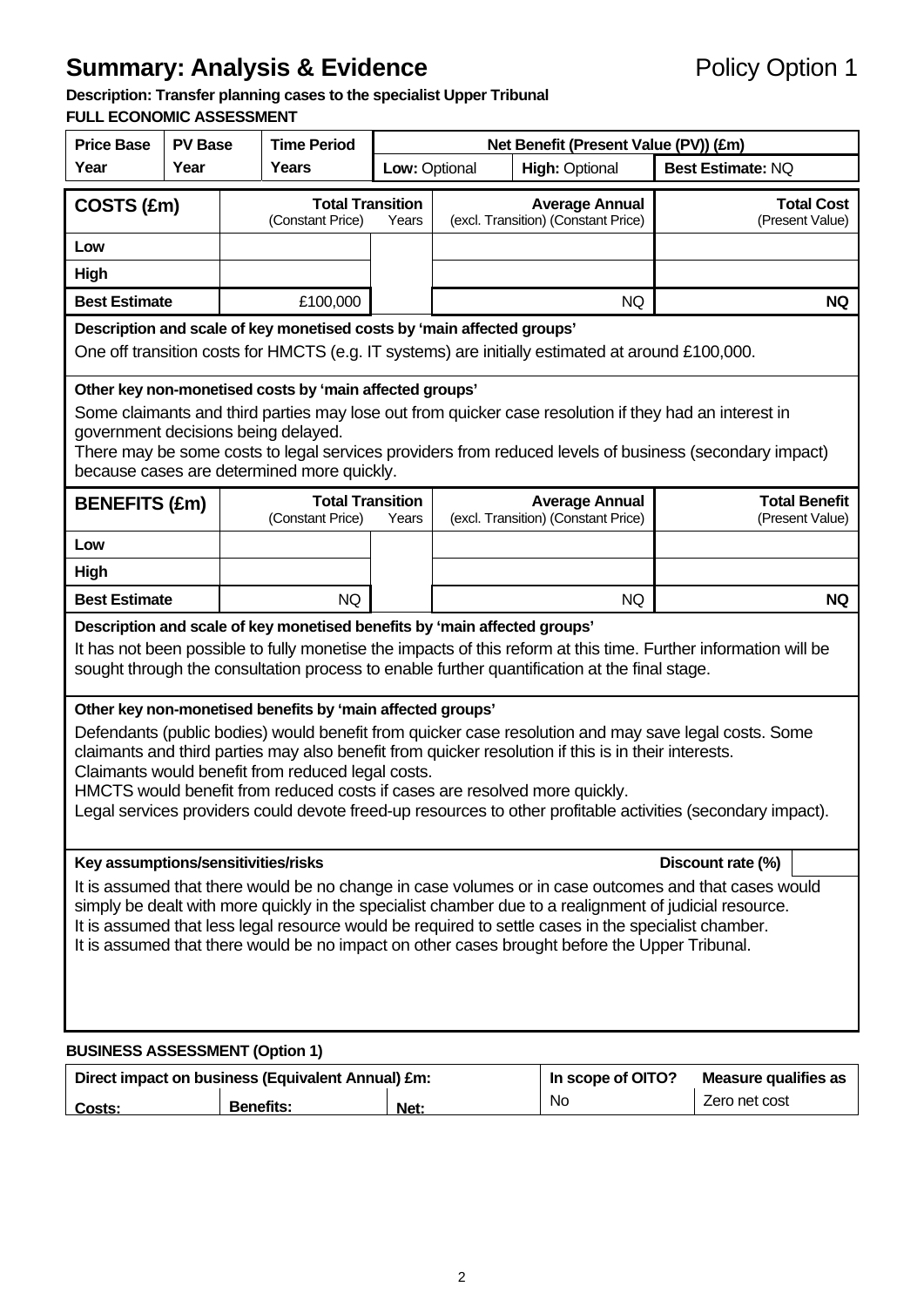**Description: Dealing with cases grounded on minor procedural defects more effectively by bringing forward (option 2a) and changing (option 2b) the "no difference" test.** 

|                                                                                                                                                                                                                                                                                                                                                                                                                                                                                                                                                                                                                                                                                                                                                                         | <b>FULL ECONOMIC ASSESSMENT</b>                                                                                                                                                                                                                                                              |                                             |               |                                                              |                                                                |                                         |  |  |  |
|-------------------------------------------------------------------------------------------------------------------------------------------------------------------------------------------------------------------------------------------------------------------------------------------------------------------------------------------------------------------------------------------------------------------------------------------------------------------------------------------------------------------------------------------------------------------------------------------------------------------------------------------------------------------------------------------------------------------------------------------------------------------------|----------------------------------------------------------------------------------------------------------------------------------------------------------------------------------------------------------------------------------------------------------------------------------------------|---------------------------------------------|---------------|--------------------------------------------------------------|----------------------------------------------------------------|-----------------------------------------|--|--|--|
| <b>Price Base</b><br>Year                                                                                                                                                                                                                                                                                                                                                                                                                                                                                                                                                                                                                                                                                                                                               | <b>PV Base</b><br>Year                                                                                                                                                                                                                                                                       | <b>Time Period</b><br><b>Years</b>          | Low: Optional |                                                              | Net Benefit (Present Value (PV)) (£m)<br><b>High: Optional</b> |                                         |  |  |  |
|                                                                                                                                                                                                                                                                                                                                                                                                                                                                                                                                                                                                                                                                                                                                                                         |                                                                                                                                                                                                                                                                                              |                                             |               |                                                              |                                                                | <b>Best Estimate:</b>                   |  |  |  |
| COSTS (£m)                                                                                                                                                                                                                                                                                                                                                                                                                                                                                                                                                                                                                                                                                                                                                              |                                                                                                                                                                                                                                                                                              | <b>Total Transition</b><br>(Constant Price) | Years         | <b>Average Annual</b><br>(excl. Transition) (Constant Price) |                                                                | <b>Total Cost</b><br>(Present Value)    |  |  |  |
| Low                                                                                                                                                                                                                                                                                                                                                                                                                                                                                                                                                                                                                                                                                                                                                                     |                                                                                                                                                                                                                                                                                              |                                             |               |                                                              |                                                                |                                         |  |  |  |
| <b>High</b>                                                                                                                                                                                                                                                                                                                                                                                                                                                                                                                                                                                                                                                                                                                                                             |                                                                                                                                                                                                                                                                                              |                                             |               |                                                              |                                                                |                                         |  |  |  |
| <b>Best Estimate</b><br>NQ<br><b>NQ</b><br><b>NQ</b>                                                                                                                                                                                                                                                                                                                                                                                                                                                                                                                                                                                                                                                                                                                    |                                                                                                                                                                                                                                                                                              |                                             |               |                                                              |                                                                |                                         |  |  |  |
| Description and scale of key monetised costs by 'main affected groups'<br>It has not been possible to fully monetise the impacts of this reform at this time. Further information will be<br>sought through the consultation process to enable further quantification at the final stage.                                                                                                                                                                                                                                                                                                                                                                                                                                                                               |                                                                                                                                                                                                                                                                                              |                                             |               |                                                              |                                                                |                                         |  |  |  |
| Other key non-monetised costs by 'main affected groups'<br>Some claimants and third parties may lose out from quicker case resolution if they had an interest in<br>government decisions being delayed. Some claimants may no longer receive a Court remedy to their case.<br>HMCTS may receive less fee income if cases are resolved earlier in the JR process. However, as they<br>would also require less resource to process cases the overall impact on HMCTS is assumed to be neutral.<br>There may be some costs to legal services providers from reduced levels of business (secondary impact).                                                                                                                                                                 |                                                                                                                                                                                                                                                                                              |                                             |               |                                                              |                                                                |                                         |  |  |  |
| <b>BENEFITS (£m)</b>                                                                                                                                                                                                                                                                                                                                                                                                                                                                                                                                                                                                                                                                                                                                                    |                                                                                                                                                                                                                                                                                              | <b>Total Transition</b><br>(Constant Price) | Years         |                                                              | <b>Average Annual</b><br>(excl. Transition) (Constant Price)   | <b>Total Benefit</b><br>(Present Value) |  |  |  |
| Low                                                                                                                                                                                                                                                                                                                                                                                                                                                                                                                                                                                                                                                                                                                                                                     |                                                                                                                                                                                                                                                                                              |                                             |               |                                                              |                                                                |                                         |  |  |  |
| High                                                                                                                                                                                                                                                                                                                                                                                                                                                                                                                                                                                                                                                                                                                                                                    |                                                                                                                                                                                                                                                                                              |                                             |               |                                                              |                                                                |                                         |  |  |  |
| <b>Best Estimate</b>                                                                                                                                                                                                                                                                                                                                                                                                                                                                                                                                                                                                                                                                                                                                                    |                                                                                                                                                                                                                                                                                              | <b>NQ</b>                                   |               |                                                              | <b>NQ</b>                                                      | <b>NQ</b>                               |  |  |  |
|                                                                                                                                                                                                                                                                                                                                                                                                                                                                                                                                                                                                                                                                                                                                                                         | Description and scale of key monetised benefits by 'main affected groups'<br>It has not been possible to fully monetise the impacts of this reform at this time. Further information will be<br>sought through the consultation process to enable further quantification at the final stage. |                                             |               |                                                              |                                                                |                                         |  |  |  |
| Other key non-monetised benefits by 'main affected groups'<br>Defendants (public bodies) would benefit from quicker case resolution and may save legal costs if cases are<br>resolved earlier in the JR process. Some claimants and third parties may also benefit from quicker<br>resolution if this is in their interests.<br>Claimants would benefit from reduced legal costs.<br>The LAA may benefit if some legally aided cases are resolved more quickly and require less legal resource.<br>HMCTS would benefit from reduced costs if cases are resolved earlier in the JR process. As above the<br>overall financial impact on HMCTS is neutral.<br>Legal services providers could devote freed-up resources to other profitable activities (secondary impact). |                                                                                                                                                                                                                                                                                              |                                             |               |                                                              |                                                                |                                         |  |  |  |
|                                                                                                                                                                                                                                                                                                                                                                                                                                                                                                                                                                                                                                                                                                                                                                         |                                                                                                                                                                                                                                                                                              |                                             |               |                                                              |                                                                | Discount rate (%)                       |  |  |  |
| Key assumptions/sensitivities/risks<br>It is assumed that some cases would be resolved more quickly following this change, that more cases will<br>be judged to have failed the "no difference" test under this change, and that public bodies will be able to<br>correctly identify cases that meet the new "no difference" test and would fail the permission stage as a<br>result. If they are unable to do so there may be some costs associated with greater case preparation for<br>hearings at the early stage of the process.<br>There is a risk that claimants will devote more resources to their cases to demonstrate that the procedural<br>defects in question would have made a difference to the public body's decision.                                 |                                                                                                                                                                                                                                                                                              |                                             |               |                                                              |                                                                |                                         |  |  |  |
| <b>BUSINESS ASSESSMENT (Option 2)</b>                                                                                                                                                                                                                                                                                                                                                                                                                                                                                                                                                                                                                                                                                                                                   |                                                                                                                                                                                                                                                                                              |                                             |               |                                                              |                                                                |                                         |  |  |  |

|        | Direct impact on business (Equivalent Annual) £m: | In scope of OITO? | Measure qualifies as |               |
|--------|---------------------------------------------------|-------------------|----------------------|---------------|
| Costs: | <b>Benefits:</b>                                  | Net:              | No                   | Zero net cost |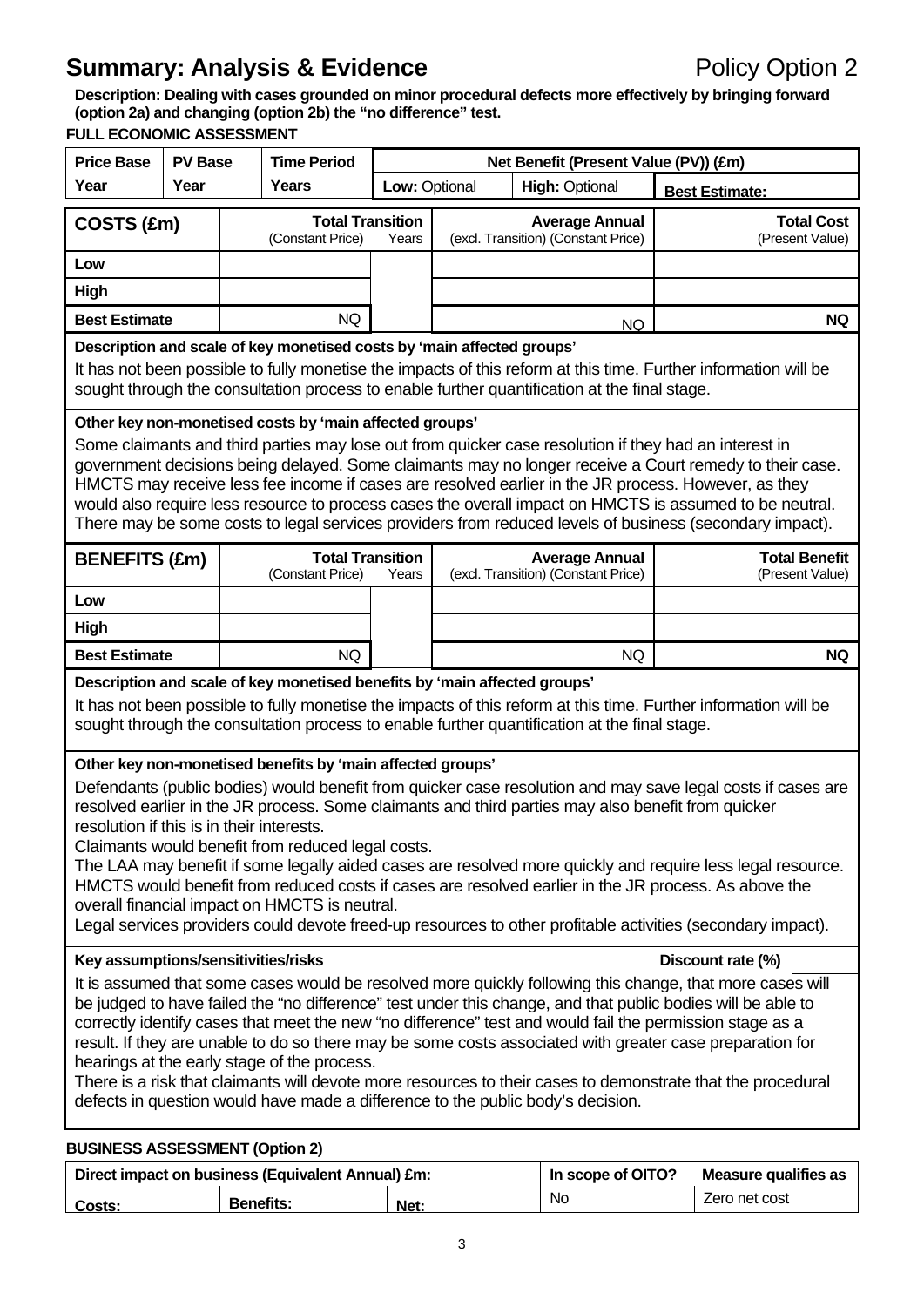**Description: Expanding the circumstances under which cases may "leapfrog" to the Supreme Court. Including; expanding the legal circumstances (option 3a), changing rules around consent (option 3b) and allowing leapfrog appeals to be brought from more courts (option 3c).** 

# **FULL ECONOMIC ASSESSMENT**

| <b>Price Base</b>                                                                                                                                                                                                                                                                                                                                                                                                                                                                                                                                                                                                                                                                                                                                                                                                                                                                                                                                                                                                                                                                                                                                                                           | <b>PV Base</b> |  | <b>Time Period</b>                                                        |               | Net Benefit (Present Value (PV)) (£m) |                                                                                              |                                                                                                                 |  |
|---------------------------------------------------------------------------------------------------------------------------------------------------------------------------------------------------------------------------------------------------------------------------------------------------------------------------------------------------------------------------------------------------------------------------------------------------------------------------------------------------------------------------------------------------------------------------------------------------------------------------------------------------------------------------------------------------------------------------------------------------------------------------------------------------------------------------------------------------------------------------------------------------------------------------------------------------------------------------------------------------------------------------------------------------------------------------------------------------------------------------------------------------------------------------------------------|----------------|--|---------------------------------------------------------------------------|---------------|---------------------------------------|----------------------------------------------------------------------------------------------|-----------------------------------------------------------------------------------------------------------------|--|
| Year                                                                                                                                                                                                                                                                                                                                                                                                                                                                                                                                                                                                                                                                                                                                                                                                                                                                                                                                                                                                                                                                                                                                                                                        | Year           |  | <b>Years</b>                                                              | Low: Optional | <b>High: Optional</b>                 |                                                                                              | <b>Best Estimate:</b>                                                                                           |  |
| COSTS (£m)                                                                                                                                                                                                                                                                                                                                                                                                                                                                                                                                                                                                                                                                                                                                                                                                                                                                                                                                                                                                                                                                                                                                                                                  |                |  | <b>Total Transition</b><br>(Constant Price)                               | Years         |                                       | <b>Average Annual</b><br>(excl. Transition) (Constant Price)                                 | <b>Total Cost</b><br>(Present Value)                                                                            |  |
| Low                                                                                                                                                                                                                                                                                                                                                                                                                                                                                                                                                                                                                                                                                                                                                                                                                                                                                                                                                                                                                                                                                                                                                                                         |                |  |                                                                           |               |                                       |                                                                                              |                                                                                                                 |  |
| <b>High</b>                                                                                                                                                                                                                                                                                                                                                                                                                                                                                                                                                                                                                                                                                                                                                                                                                                                                                                                                                                                                                                                                                                                                                                                 |                |  |                                                                           |               |                                       |                                                                                              |                                                                                                                 |  |
| <b>Best Estimate</b>                                                                                                                                                                                                                                                                                                                                                                                                                                                                                                                                                                                                                                                                                                                                                                                                                                                                                                                                                                                                                                                                                                                                                                        |                |  | <b>NQ</b>                                                                 |               | <b>NQ</b><br><b>NQ</b>                |                                                                                              |                                                                                                                 |  |
| Description and scale of key monetised costs by 'main affected groups'<br>It has not been possible to fully monetise the impacts of this reform at this time. Further information will be<br>sought through the consultation process to enable further quantification at the final stage.                                                                                                                                                                                                                                                                                                                                                                                                                                                                                                                                                                                                                                                                                                                                                                                                                                                                                                   |                |  |                                                                           |               |                                       |                                                                                              |                                                                                                                 |  |
| Other key non-monetised costs by 'main affected groups'<br>Some claimants and third parties may lose out from quicker case resolution if they had an interest in<br>government decisions being delayed.<br>HMCTS may receive less fee income if cases are resolved with fewer steps. However, as they would also<br>require less resource to process cases the overall impact on HMCTS is assumed to be neutral.<br>There may be some costs to legal services providers from reduced levels of business (secondary impact).                                                                                                                                                                                                                                                                                                                                                                                                                                                                                                                                                                                                                                                                 |                |  |                                                                           |               |                                       |                                                                                              |                                                                                                                 |  |
| <b>BENEFITS (£m)</b>                                                                                                                                                                                                                                                                                                                                                                                                                                                                                                                                                                                                                                                                                                                                                                                                                                                                                                                                                                                                                                                                                                                                                                        |                |  | <b>Total Transition</b><br>(Constant Price)                               | Years         |                                       | <b>Average Annual</b><br>(excl. Transition) (Constant Price)                                 | <b>Total Benefit</b><br>(Present Value)                                                                         |  |
| Low                                                                                                                                                                                                                                                                                                                                                                                                                                                                                                                                                                                                                                                                                                                                                                                                                                                                                                                                                                                                                                                                                                                                                                                         |                |  |                                                                           |               |                                       |                                                                                              |                                                                                                                 |  |
| High                                                                                                                                                                                                                                                                                                                                                                                                                                                                                                                                                                                                                                                                                                                                                                                                                                                                                                                                                                                                                                                                                                                                                                                        |                |  |                                                                           |               |                                       |                                                                                              |                                                                                                                 |  |
| <b>Best Estimate</b>                                                                                                                                                                                                                                                                                                                                                                                                                                                                                                                                                                                                                                                                                                                                                                                                                                                                                                                                                                                                                                                                                                                                                                        |                |  | NQ                                                                        |               |                                       | NQ                                                                                           | <b>NQ</b>                                                                                                       |  |
|                                                                                                                                                                                                                                                                                                                                                                                                                                                                                                                                                                                                                                                                                                                                                                                                                                                                                                                                                                                                                                                                                                                                                                                             |                |  | Description and scale of key monetised benefits by 'main affected groups' |               |                                       | sought through the consultation process to enable further quantification at the final stage. | It has not been possible to fully monetise the impacts of this reform at this time. Further information will be |  |
| Other key non-monetised benefits by 'main affected groups'<br>Defendants (public bodies) would benefit from quicker case resolution and may save legal costs if cases are<br>resolved with fewer steps. Some claimants and third parties may also benefit from quicker resolution if this<br>is in their interests.<br>Claimants would benefit from reduced legal costs.<br>The LAA may benefit if some legally aided cases are resolved with fewer steps and require less funding<br>from the legal aid budget.<br>HMCTS would benefit from reduced costs if cases are resolved with fewer steps. As above the overall<br>financial impact on HMCTS is neutral.<br>Legal services providers could devote freed-up resources to other profitable activities (secondary impact).<br>Key assumptions/sensitivities/risks<br>Discount rate (%)<br>It is assumed that more cases would be leapfrogged under this change and that parties will be able to<br>correctly judge which cases would ultimately appeal to the Supreme Court. If this is not the case there is a<br>risk that cases will be more costly as they would be heard in the Supreme Court rather than the Court of<br>Appeal. |                |  |                                                                           |               |                                       |                                                                                              |                                                                                                                 |  |
| <b>BUSINESS ASSESSMENT (Option 3)</b>                                                                                                                                                                                                                                                                                                                                                                                                                                                                                                                                                                                                                                                                                                                                                                                                                                                                                                                                                                                                                                                                                                                                                       |                |  |                                                                           |               |                                       |                                                                                              |                                                                                                                 |  |

|               | Direct impact on business (Equivalent Annual) £m: | In scope of OITO? | Measure qualifies as |               |
|---------------|---------------------------------------------------|-------------------|----------------------|---------------|
| <b>Costs:</b> | <b>Benefits:</b>                                  | Net:              | No                   | Zero net cost |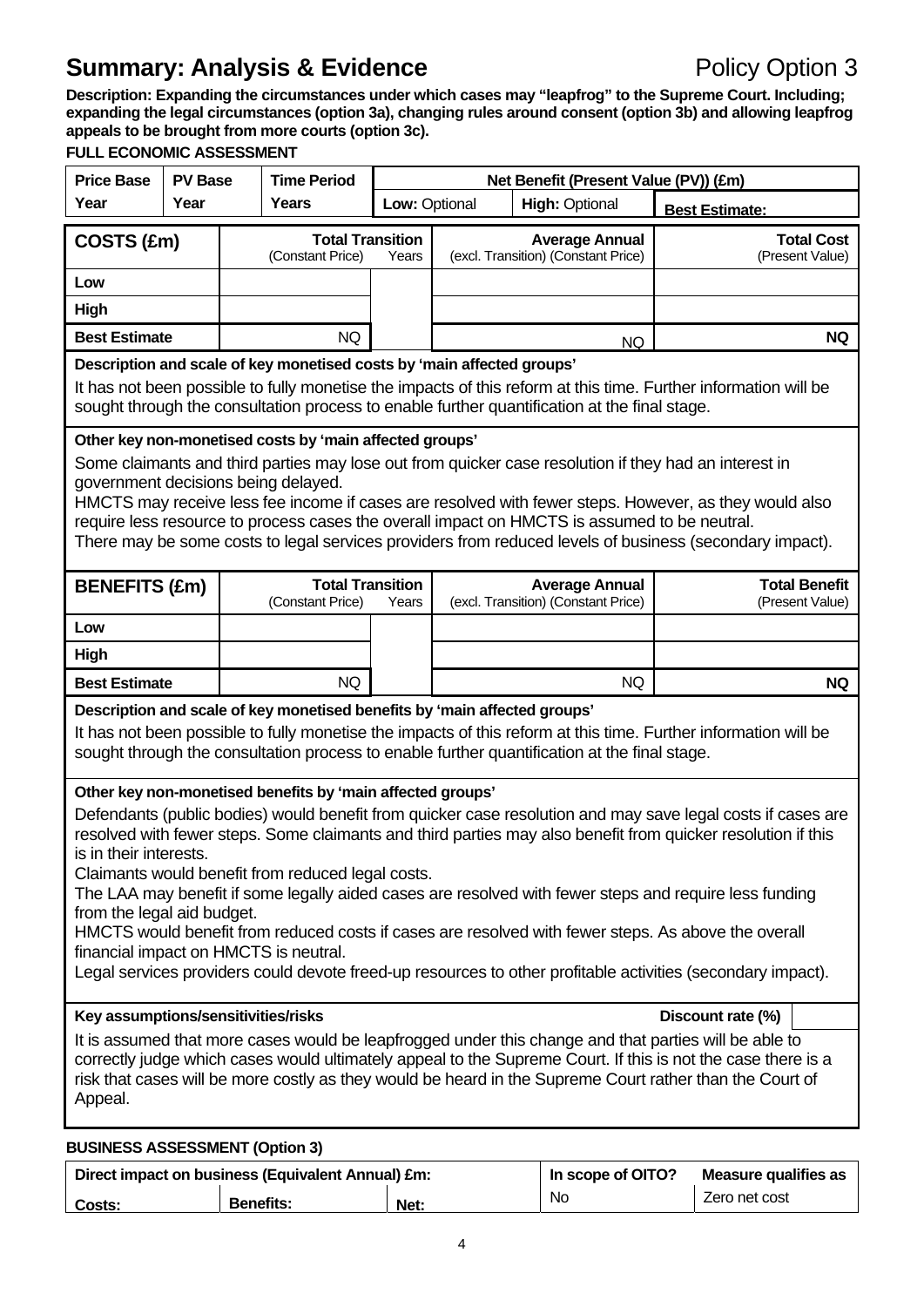**Description: Consider restricting standing (who may bring a JR) for local authorities in major infrastructure cases** 

**FULL ECONOMIC ASSESSMENT** 

| FULL ECUNUMIC ASSESSIMENT<br><b>Price Base</b>                                                                                                                                                                                                                                                                                                                                                                                                                                                                                        | <b>PV Base</b>                                       |  | <b>Time Period</b>                                                                                                  | Net Benefit (Present Value (PV)) (£m)                        |                                      |                                                                                                   |                                                                                                                                                                                                                                                                                                                                                                                                                                                                                                                                                           |  |
|---------------------------------------------------------------------------------------------------------------------------------------------------------------------------------------------------------------------------------------------------------------------------------------------------------------------------------------------------------------------------------------------------------------------------------------------------------------------------------------------------------------------------------------|------------------------------------------------------|--|---------------------------------------------------------------------------------------------------------------------|--------------------------------------------------------------|--------------------------------------|---------------------------------------------------------------------------------------------------|-----------------------------------------------------------------------------------------------------------------------------------------------------------------------------------------------------------------------------------------------------------------------------------------------------------------------------------------------------------------------------------------------------------------------------------------------------------------------------------------------------------------------------------------------------------|--|
| Year                                                                                                                                                                                                                                                                                                                                                                                                                                                                                                                                  | Year                                                 |  | Years                                                                                                               | Low: Optional                                                | <b>High: Optional</b>                |                                                                                                   | <b>Best Estimate:</b>                                                                                                                                                                                                                                                                                                                                                                                                                                                                                                                                     |  |
| COSTS (£m)                                                                                                                                                                                                                                                                                                                                                                                                                                                                                                                            | <b>Total Transition</b><br>(Constant Price)<br>Years |  |                                                                                                                     | <b>Average Annual</b><br>(excl. Transition) (Constant Price) | <b>Total Cost</b><br>(Present Value) |                                                                                                   |                                                                                                                                                                                                                                                                                                                                                                                                                                                                                                                                                           |  |
| Low                                                                                                                                                                                                                                                                                                                                                                                                                                                                                                                                   |                                                      |  |                                                                                                                     |                                                              |                                      |                                                                                                   |                                                                                                                                                                                                                                                                                                                                                                                                                                                                                                                                                           |  |
| <b>Best Estimate</b>                                                                                                                                                                                                                                                                                                                                                                                                                                                                                                                  | High<br><b>NQ</b>                                    |  |                                                                                                                     | <b>NQ</b>                                                    |                                      |                                                                                                   |                                                                                                                                                                                                                                                                                                                                                                                                                                                                                                                                                           |  |
|                                                                                                                                                                                                                                                                                                                                                                                                                                                                                                                                       |                                                      |  | Description and scale of key monetised costs by 'main affected groups'                                              |                                                              |                                      | <b>NQ</b>                                                                                         |                                                                                                                                                                                                                                                                                                                                                                                                                                                                                                                                                           |  |
| It has not been possible to fully monetise the impacts of this reform at this time. Further information will be<br>sought through the consultation process to enable further quantification at the final stage.                                                                                                                                                                                                                                                                                                                       |                                                      |  |                                                                                                                     |                                                              |                                      |                                                                                                   |                                                                                                                                                                                                                                                                                                                                                                                                                                                                                                                                                           |  |
| Other key non-monetised costs by 'main affected groups'<br>Some claimants and third parties may lose out from quicker case resolution if they had an interest in<br>government decisions being delayed.<br>There may be some costs to legal services providers from reduced levels of business (secondary impact).<br>HMCTS may receive less fee income if fewer cases are brought following this change. However, as they<br>would also require less resource to process cases the overall impact on HMCTS is assumed to be neutral. |                                                      |  |                                                                                                                     |                                                              |                                      |                                                                                                   |                                                                                                                                                                                                                                                                                                                                                                                                                                                                                                                                                           |  |
| <b>BENEFITS (£m)</b>                                                                                                                                                                                                                                                                                                                                                                                                                                                                                                                  |                                                      |  | (Constant Price)                                                                                                    | <b>Total Transition</b><br>Years                             |                                      | <b>Average Annual</b><br>(excl. Transition) (Constant Price)                                      | <b>Total Benefit</b><br>(Present Value)                                                                                                                                                                                                                                                                                                                                                                                                                                                                                                                   |  |
| Low                                                                                                                                                                                                                                                                                                                                                                                                                                                                                                                                   |                                                      |  |                                                                                                                     |                                                              |                                      |                                                                                                   |                                                                                                                                                                                                                                                                                                                                                                                                                                                                                                                                                           |  |
| High                                                                                                                                                                                                                                                                                                                                                                                                                                                                                                                                  |                                                      |  |                                                                                                                     |                                                              |                                      |                                                                                                   |                                                                                                                                                                                                                                                                                                                                                                                                                                                                                                                                                           |  |
|                                                                                                                                                                                                                                                                                                                                                                                                                                                                                                                                       |                                                      |  |                                                                                                                     |                                                              |                                      |                                                                                                   |                                                                                                                                                                                                                                                                                                                                                                                                                                                                                                                                                           |  |
| <b>Best Estimate</b>                                                                                                                                                                                                                                                                                                                                                                                                                                                                                                                  |                                                      |  | <b>NQ</b>                                                                                                           |                                                              |                                      | <b>NQ</b>                                                                                         | <b>NQ</b>                                                                                                                                                                                                                                                                                                                                                                                                                                                                                                                                                 |  |
|                                                                                                                                                                                                                                                                                                                                                                                                                                                                                                                                       |                                                      |  | Description and scale of key monetised benefits by 'main affected groups'                                           |                                                              |                                      | sought through the consultation process to enable further quantification at the final stage.      | It has not been possible to fully monetise the impacts of this reform at this time. Further information will be                                                                                                                                                                                                                                                                                                                                                                                                                                           |  |
| costs of JR.<br><b>HMCTS</b> is neutral.                                                                                                                                                                                                                                                                                                                                                                                                                                                                                              |                                                      |  | Other key non-monetised benefits by 'main affected groups'<br>parties if quicker resolution was in their interests. |                                                              |                                      | There may be wider economic benefits in some cases if projects are able to progress more quickly. | Defendants would benefit from quicker case resolution. The same would apply to some claimants and third<br>Claimants and defendants would benefit from lower costs of alternative resolution services compared to the<br>Alternative dispute resolution services may gain from increased levels of business (secondary impact).<br>HMCTS would benefit from reduced costs if fewer JRs are brought. As above the overall financial impact on                                                                                                              |  |
| Key assumptions/sensitivities/risks                                                                                                                                                                                                                                                                                                                                                                                                                                                                                                   |                                                      |  |                                                                                                                     |                                                              |                                      |                                                                                                   | Discount rate (%)                                                                                                                                                                                                                                                                                                                                                                                                                                                                                                                                         |  |
| quickly.                                                                                                                                                                                                                                                                                                                                                                                                                                                                                                                              |                                                      |  |                                                                                                                     |                                                              |                                      |                                                                                                   | This analysis assumes Option 4 will be pursued. The consultation is seeking further open views on this.<br>It is assumed that there would be the same volume of challenges but these would be pursued via alternative<br>dispute resolution services rather than via JR. It is assumed that the costs of these services would be lower<br>for both defendants and claimants, case outcomes would be broadly comparable but in some ways may be<br>less favourable for claimants and more favourable for defendants, and that cases would be resolved more |  |
| <b>BUSINESS ASSESSMENT (Option 4)</b>                                                                                                                                                                                                                                                                                                                                                                                                                                                                                                 |                                                      |  |                                                                                                                     |                                                              |                                      |                                                                                                   |                                                                                                                                                                                                                                                                                                                                                                                                                                                                                                                                                           |  |

|        | Direct impact on business (Equivalent Annual) £m: | In scope of OITO? | Measure qualifies as |               |
|--------|---------------------------------------------------|-------------------|----------------------|---------------|
| Costs: | <b>Benefits:</b>                                  | Net:              | No                   | Zero net cost |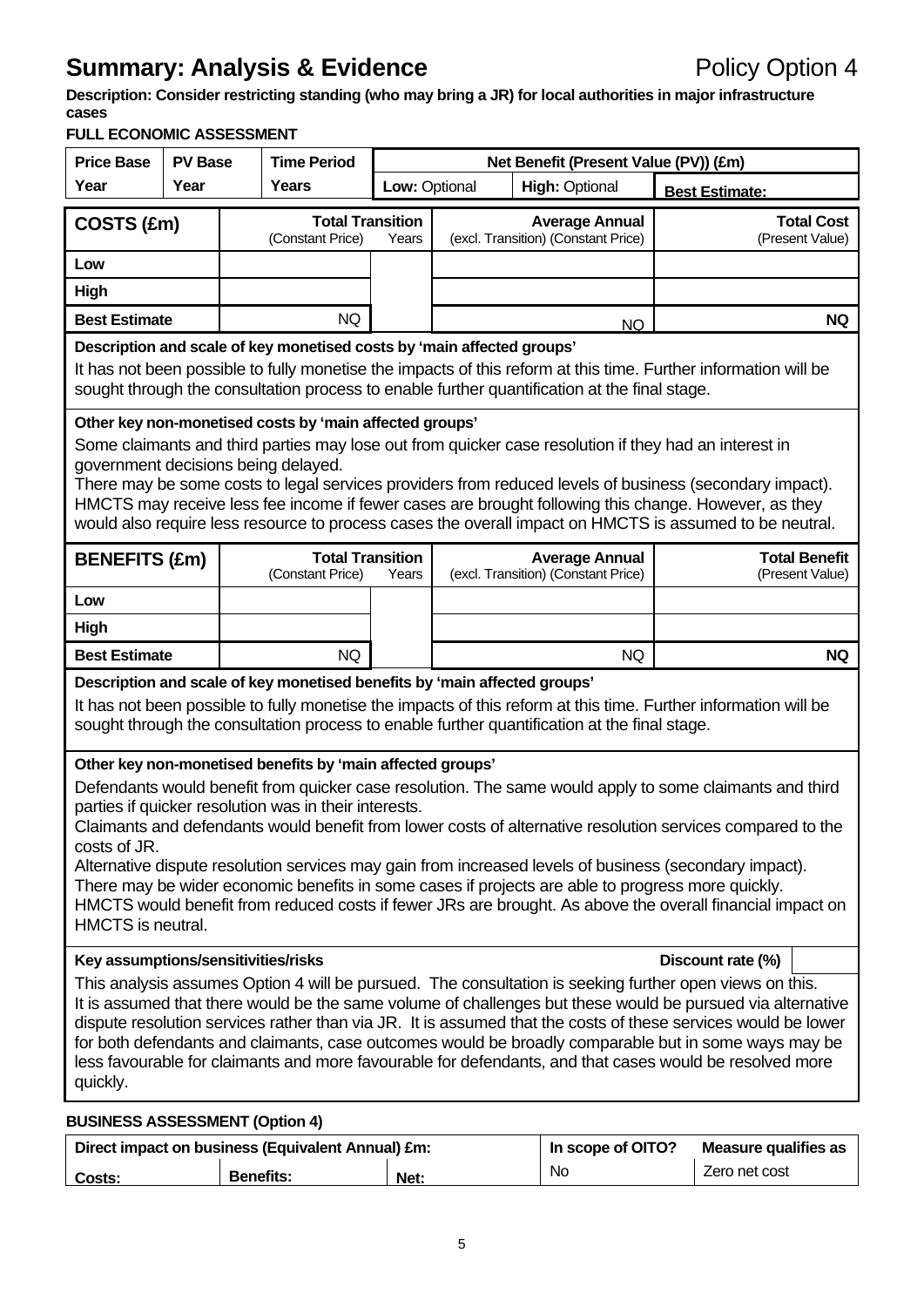# **Evidence Base**

# **1. Introduction**

# **Background**

- 1. 1 Judicial Review (JR) is a process by which individuals, businesses and other affected parties can challenge the lawfulness of decisions or actions of the executive, including those of Ministers, local authorities, other public bodies and those exercising public functions. It is largely a judgedeveloped procedure and can be characterised as the rule of law in action, providing a key mechanism for individuals to hold the executive to account.
- 1. 2 There are three main grounds on which a decision or action may be challenged:
	- Illegality: for example, the decision was not taken in accordance with the law that regulates it or goes beyond the powers of the body.
	- Irrationality: for example that the decision was not taken reasonably, or that no reasonable person could have taken it.
	- Procedural irregularity: for example, a failure to properly consult or to act in accordance with natural justice or the underpinning procedural rules.
- 1. 3 JR proceedings must be commenced by filing at Court a claim form, which sets out the matter the claimant wants the Court to decide and the remedy sought. The Court's permission is required for a claim for JR to proceed. Decisions on permission are normally considered on a review of the papers filed. Permission may be granted in full, or limited to certain grounds set out in the claim. Where permission is granted, the Court may make directions for the conduct and management of the case.
- 1. 4 In cases where the Court refuses permission (either in full or in part), the Court will set out the reasons and serve them on the claimant and the other parties to proceedings. The claimant may request that the decision be reconsidered at a hearing (referred to in this Impact Assessment as an "oral renewal"). The oral renewal is a full reconsideration of whether permission should be granted, supported by oral submissions. Where permission is granted at an oral renewal, the claim will continue as normal. Where it is refused, the claimant may consider whether he or she wishes to appeal to the Court of Appeal (CoA).
- 1. 5 Where permission is granted the Court may make directions for the conduct and management of the case, setting out time limits for example, for the filing and serving of the particulars of the claim, the defence to the claim and any evidence on which the parties wish to rely. Matters may be expedited with the Court's permission: for example, the permission and the full hearing may be "rolled up" so that both are considered at the same hearing. The Court also has a general power to extend any time limit set out in the rules where it is in the interests of justice to do so.
- 1. 6 JR is concerned with the lawfulness of the decisions taken. It is not the Court's role to substitute its own judgment for that of the decision maker. Where the Court concludes that a decision was not taken lawfully it may make one of a number of orders, such as a quashing order setting aside the original decision.

# **Problem under consideration**

1. 7 The Government is concerned that there has been rapid growth in the use of JR, with suggestions that it is sometimes used as a delaying tactic, and only a small proportion of cases stand a reasonable chance of success. JR proceedings can create delays and add to the cost of public services, in some cases potentially frustrating reforms, including those that may contribute to economic growth and recovery. Further information on the latest trends and progression of JRs in provided in Annex A and some of the specific problems that the reforms in this Impact Assessment seek to address are outlined below: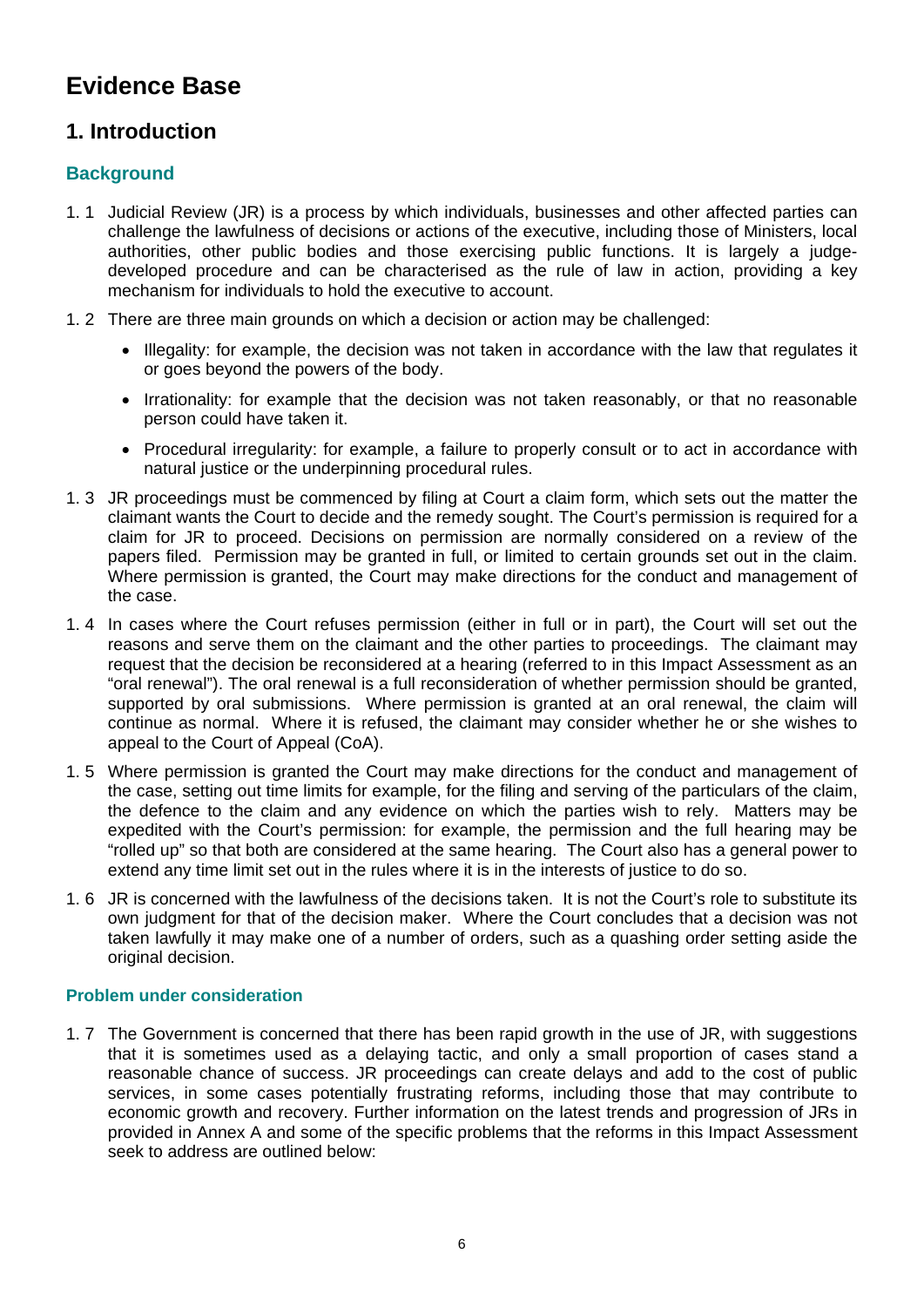# **Planning**

1. 8 The Government is of the view that there may be scope for planning challenges to be determined more quickly. For planning cases lodged in 2011, it took on average around 100 days for a planning case to reach the permission stage from the day it was lodged (for cases which reached the permission stage). For planning cases, it took around 370 days from lodgement to a final hearing (for cases which reached a final hearing).<sup>[1](#page-6-0)</sup> These delays can increase investor uncertainty and may generate adverse implications for cash flow and finance costs. Longer court processes may generate other costs from construction resources being left unused for periods of time or being redeployed elsewhere to other active projects (with temporary inefficiencies). They can lead to some developments being deferred indefinitely or abandoned. Delays from whatever source in implementing planning decisions can act as a brake on infrastructure and other projects and may potentially hinder economic growth and recovery.

# **Procedural Defects**

- 1. 9 The Government is concerned that challenges which relate to minor procedural flaws in decision making processes that did not affect the outcome of the original decision could be determined more quickly and with less resource. In some cases, whilst technically successful, some of these challenges may result in no substantive change to the original decision. Consequently, the Government wishes to strengthen the Court's powers where the rectification of a claimed flaw in a decision making process would be likely to have made "no difference" to the original outcome.
- 1. 10 Procedural irregularity or impropriety is currently a ground for JR and the Court has already established a "no difference" principle. Where the Court is satisfied that the outcome would "inevitably" have been the same even if the alleged defect in a decision making process had not occurred, it can refuse the remedy sought. It is open to the defendant to argue that a purported flaw made "no difference" at any stage in the process, including in the Acknowledgement of Service (which includes a summary of the grounds for contesting the claim).
- 1. 11 However, under current arrangements at the permission stage the Court is unlikely in many cases to be able to properly consider "no difference" arguments because insufficient information is often provided to determine whether the flaw made any difference.. This means that some cases that ultimately end up being adjudicated as having made "no difference" can proceed through the permission stage to a final hearing, and therefore take a considerable amount of time to resolve. For all cases lodged in 2011, it took on average around 80 days for a case to reach a permission decision from the day it was lodged (for cases which reached permission stage), and it took around 310 days from lodgement to a final hearing (for cases which reached a final hearing). Extended case duration can generate additional costs and delays which may also have adverse impacts on third parties<sup>[2](#page-6-1)</sup>.

# **Leapfrogging**

l

1. 12 In a small number of highly significant cases of JRs and other types of cases it becomes apparent at a relatively early stage that leave to appeal to the Supreme Court may ultimately be sought. These cases are complex, and necessarily require full consideration over a period of time. The Government, however, wishes to receive views on options to on occasion reduce the time taken. The time taken to resolve these cases may harm public confidence in the judicial system. A party may have a narrower self interest in their case not being resolved for some time when this might not be in the wider public interest. The Government considers that there may be advantages in providing for a wider range of cases (including non-JR cases) to move to the Supreme Court more quickly with fewer with fewer intermediate steps. For JR cases between 2008 and 2013, Court of Appeal internal management information indicates that it took on average around 140 days to make a decision on whether to grant permission to appeal to the Court of Appeal the outcome of a JR (from the day this permission application was lodged with the Court of Appeal, not from the day of the JR final hearing). Of these, this internal management information indicates that those

<span id="page-6-0"></span><sup>&</sup>lt;sup>1</sup> Data on Judicial Reviews is available here: https://www.gov.uk/government/publications/court-statistics-quarterly-jan-mar-<br>2013. All Administrative Court data is from this source unless separately referenced.

<span id="page-6-1"></span>These figures are a further breakdown of the official Court of Appeal statistics published online. The published statistics are available here: [https://www.gov.uk/government/uploads/system/uploads/attachment\\_data/file/207807/court-stats-q1-ad](https://www.gov.uk/government/uploads/system/uploads/attachment_data/file/207807/court-stats-q1-ad-tables.xls)[tables.xls](https://www.gov.uk/government/uploads/system/uploads/attachment_data/file/207807/court-stats-q1-ad-tables.xls)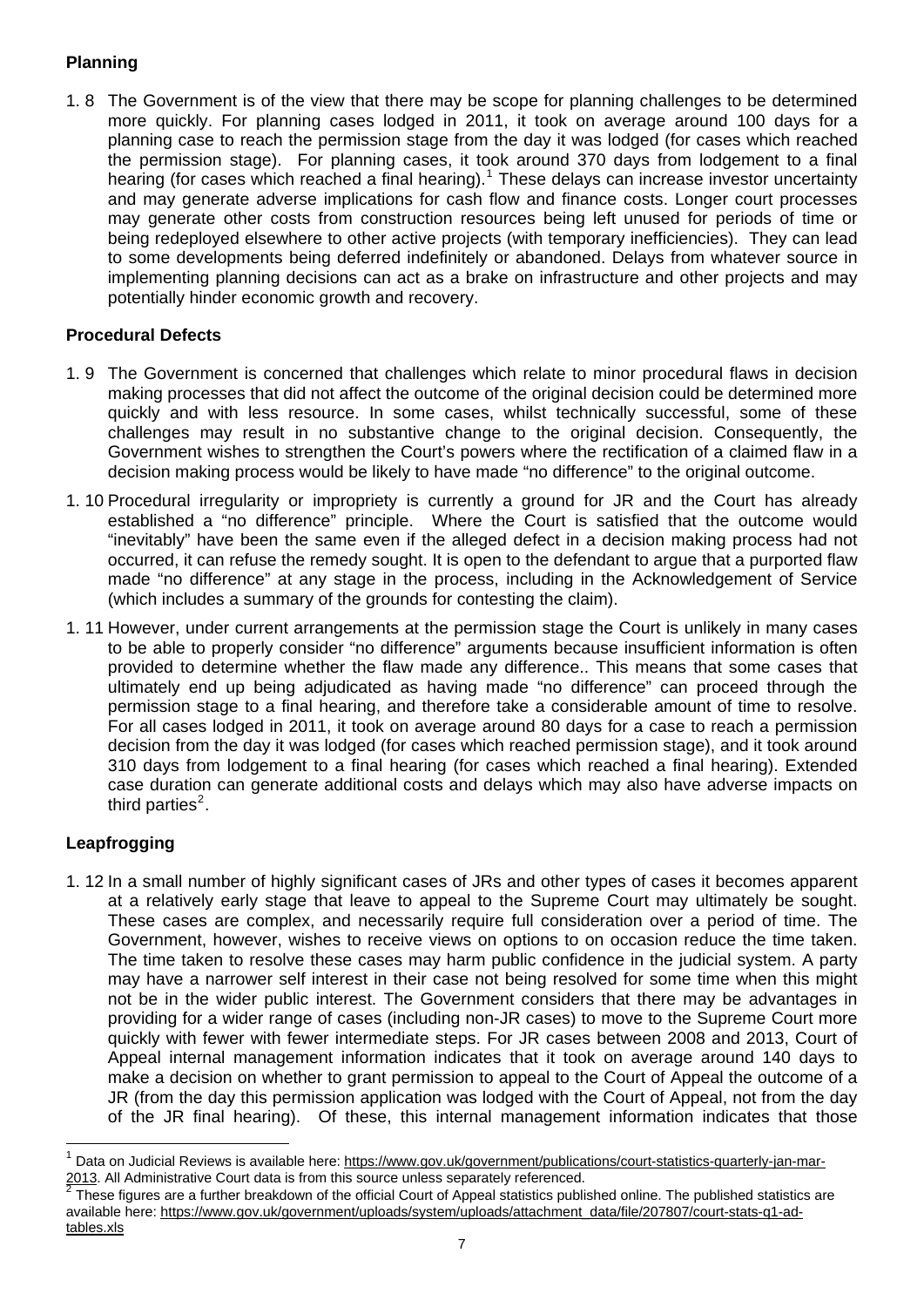granted permission to become appeals (again on average between 2008 and 2013) took a further 160 days to be heard by the Court of Appeal. In addition, in the same period, this internal management information indicates that it took around 240 days for the remaining, substantive appeals to be heard by the Court of Appeal. (i.e. those appeals that did not need a permission to appeal stage in the Court of Appeal ).

1. 13 It is currently possible for cases to "leapfrog" the Court of Appeal (moving direct from the court of first instance to the Supreme Court) where there is a point of law of general public importance and the Court is bound by precedent. The relevant point must have been considered fully by the Court at first instance. In addition, a leapfrog appeal currently requires consent of both the claimant and defendant, which may reduce the volume of such appeals (if the claimant is motivated largely by delay). The current circumstances and conditions are considered to be too narrow and to prevent some cases from "leapfrogging" the Court of Appeal and being adjudicated in the Supreme Court. This may result in additional delays and costs to claimants, defendants and third parties that could be avoided if cases were resolved more quickly with less resource.

# **Standing for Local Authorities challenging Infrastructure Projects**

1. 14 The Government is concerned about public money being used to fund challenges by one part of the state against decisions made by another. This option is subject to further consideration over the consultation process, and further evidence and views have been invited. It may relate to challenges to consents under the Planning Act 2008. The 2008 Act created a new streamlined development consent regime for nationally significant infrastructure projects. Under the 2008 Act regime, decisions on many of the consents necessary for projects are taken by the relevant Secretary of State, based on the relevant National Policy Statement and following a report by the Planning Inspectorate. Challenges to decisions under the regime are brought by JR, with possible implications for public resources and for delays in implementing decisions. Challenges may concern infrastructure projects which might support economic growth and recovery, or projects which might otherwise support economic development in a particular area.

# **Policy objectives and options under consideration**

1. 15 The policy objective is to ensure that JR cases, including those with the potential impacts on economic growth and recovery, are resolved more quickly and efficiently. The options under consideration are:

# **Option 1: Planning**

- 1. 16 Planning JRs are considered in the Administrative Court, which is part of the Queen's Bench Division. In July 2013, the President of the Queen's Bench Division nominated a specialist Planning Liaison Judge to review planning cases and to ensure that all major infrastructure cases are heard by a specialist High Court Judge, sitting in London, the Regions and Wales. Also in July, the President introduced new procedures within the Administrative Court to identify planning cases as early as possible and to prioritise their management and progress in line with new targets and shorter deadlines.
- 1. 17 The Government anticipates reductions in the time taken to consider and determine planning challenges resulting from those changes. It is also consulting on a further proposal, which would transfer planning challenges from the Administrative Court to the Upper Tribunal. To determine the exact nature of this option, the Government will look carefully at the results of recently introduced changes to listing and judicial deployment in the Administrative Court and then assess whether a specialist tribunal is still required.
- 1. 18 There are currently several routes to challenge planning decisions depending on who originally determined the planning application. Most applications are dealt with at a local level by the Local Planning Authority (LPA). Nationally significant infrastructure projects are determined by the Secretary of State in accordance with the Planning Act 2008 and may also be challenged by judicial review under Section 118 of that act. LPAs also make decisions to commence enforcement action for breach of planning control. Appeals against either determination or enforcement of these decisions by a LPA lie to the Secretary of State, with most appeals dealt with on his behalf by the Planning Inspectorate (PINS) unless he decides to recover the appeal for his own determination. Any person "aggrieved" by the decision made by the Secretary of State (including by PINS on his behalf) is entitled to further appeal that decision to the High Court on a point of law only, by way of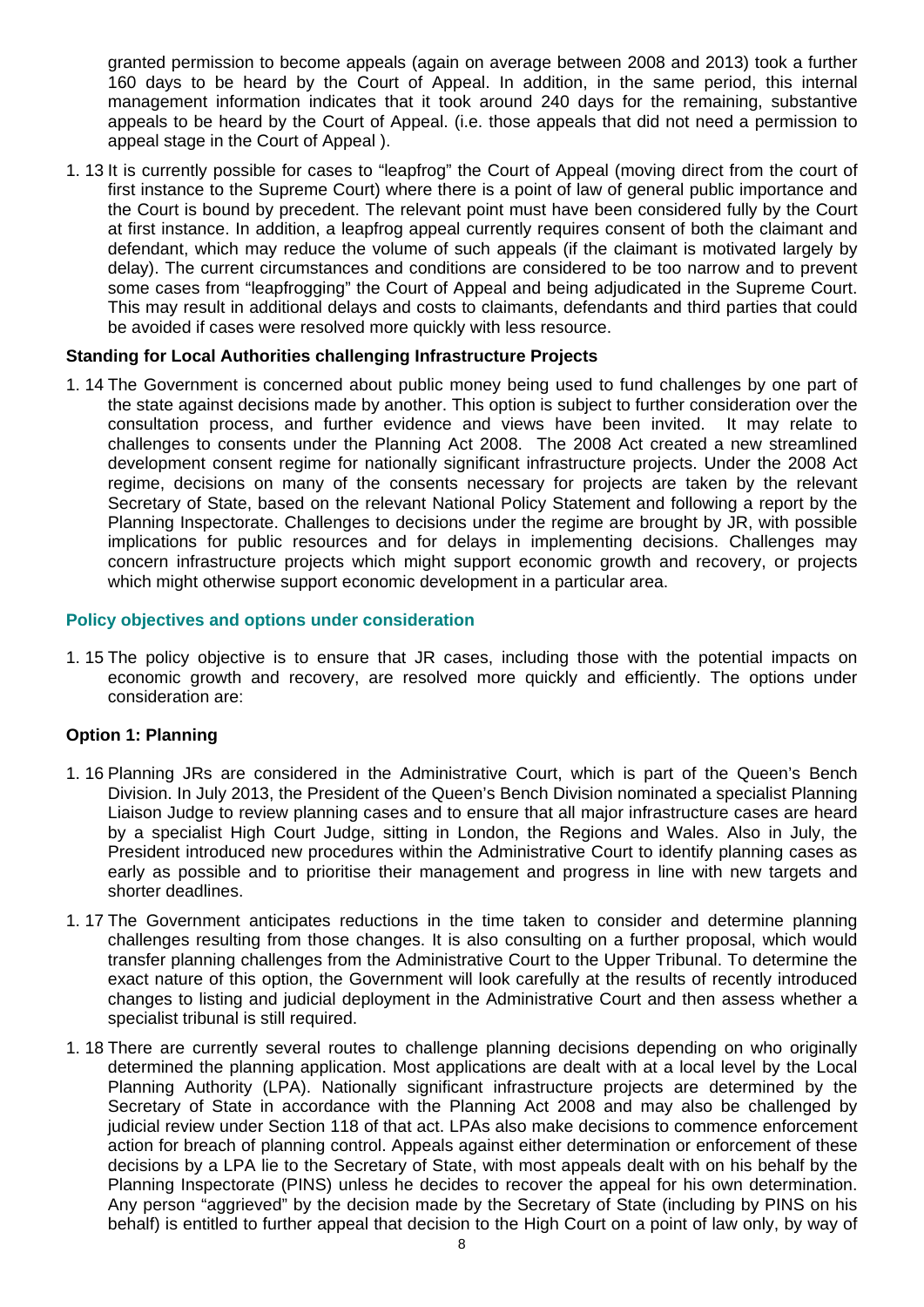a statutory appeal under section 288 (permission) or section 289 (enforcement) of the Town and Country Planning Act 1990. The Secretary of States decision whether or not to call in a decision can also be judicially reviewed.

- 1. 19 Under Option 1, both planning JRs and statutory challenges relating to planning would be transferred to the Lands Chamber of the Upper Tribunal. Specialist planning judges could be deployed to the Lands Chamber, which is a court of superior record and already has powers in the Tribunals, Court and Enforcement 2007 to hear JRs. Its current judges include experts in land, valuation and planning law.
- 1. 20 Transferring cases to the Lands Chamber would ensure not only that planning cases could be prioritised but would allow specialist judges already appointed to the Lands Chamber to maximise their specialist skills and knowledge to ensure that cases proceed quickly to a determination.<sup>[3](#page-8-0)</sup> It is proposed that if this option were to be pursued the Lands Chamber would be renamed to reflect its wider jurisdictional remit - the Land and Planning Chamber, for example.

# **Option 2: Procedural Defects**

- 1. 21 There are two options under consideration concerning "no difference" arguments: allowing them to be determined earlier in the process more often and providing for a different threshold. These could be applied to all types of procedural failing.
	- o **Option 2a Bring forward the consideration:** Under this option the Government might make process changes so that "no difference" arguments could be fully made and tested at the permission stage more often, but in many cases there may be a need for the Court to be provided with more factual material. The Government is consequently seeking views on whether the process for JR might allow that, but it is not currently proposing to place a positive duty on the judiciary to consider in every application whether the alleged flaw in a decision making process complained of could have made a difference. This would be a consideration only where the defendant makes the assertion in the Acknowledgement of Service that the flaw could not have made any difference and where there are no other arguable grounds.
	- o **Option 2b A different threshold**: The Government proposes to legislate to replace the need for "inevitability" with a different probability threshold. This would ensure that, where it was reasonably clear that the alleged flaw in a decision making process did not make a difference, but it was not inevitable that it could not have, the Court could refuse permission and also no longer provide a remedy in favour of the claimant. One option would be to amend the test from "inevitable" to "highly likely". The Court would consider and apply the new test. Under these proposals, where there is still real doubt as to whether the result would have remained the same, the Court would be able to grant permission or to provide a remedy in favour of the claimant.

# **Option 3: Leapfrogging**

l

- 1. 22 The Government is considering three changes to the existing rules about when a leapfrog may be made:
	- o **Option 3a Extending the relevant circumstances**: The Government wishes to extend the circumstances to include cases which are of national importance or which raise significant issues (for example the deportation of a person who is a risk to national security, a nationally significant infrastructure project or a case the outcome of which affects a large number of people). Whilst there would still be the need for the point of law to be one of general importance the case could leapfrog if it had one of the additional implications.
	- o **Option 3b Consent**: This proposal would abolish the need for all parties to consent to a leapfrog taking place. The judiciary would retain their current role in deciding whether to grant requests to leapfrog.

<span id="page-8-0"></span> $3$  Moving statutory appeals to the Town and Country Planning Act to the new chamber would require primary legislation. Reallocating judicial review to such a chamber could be implemented by a direction of the Lord Chief Justice but changes to procedural rules would take at least six months to develop and implement.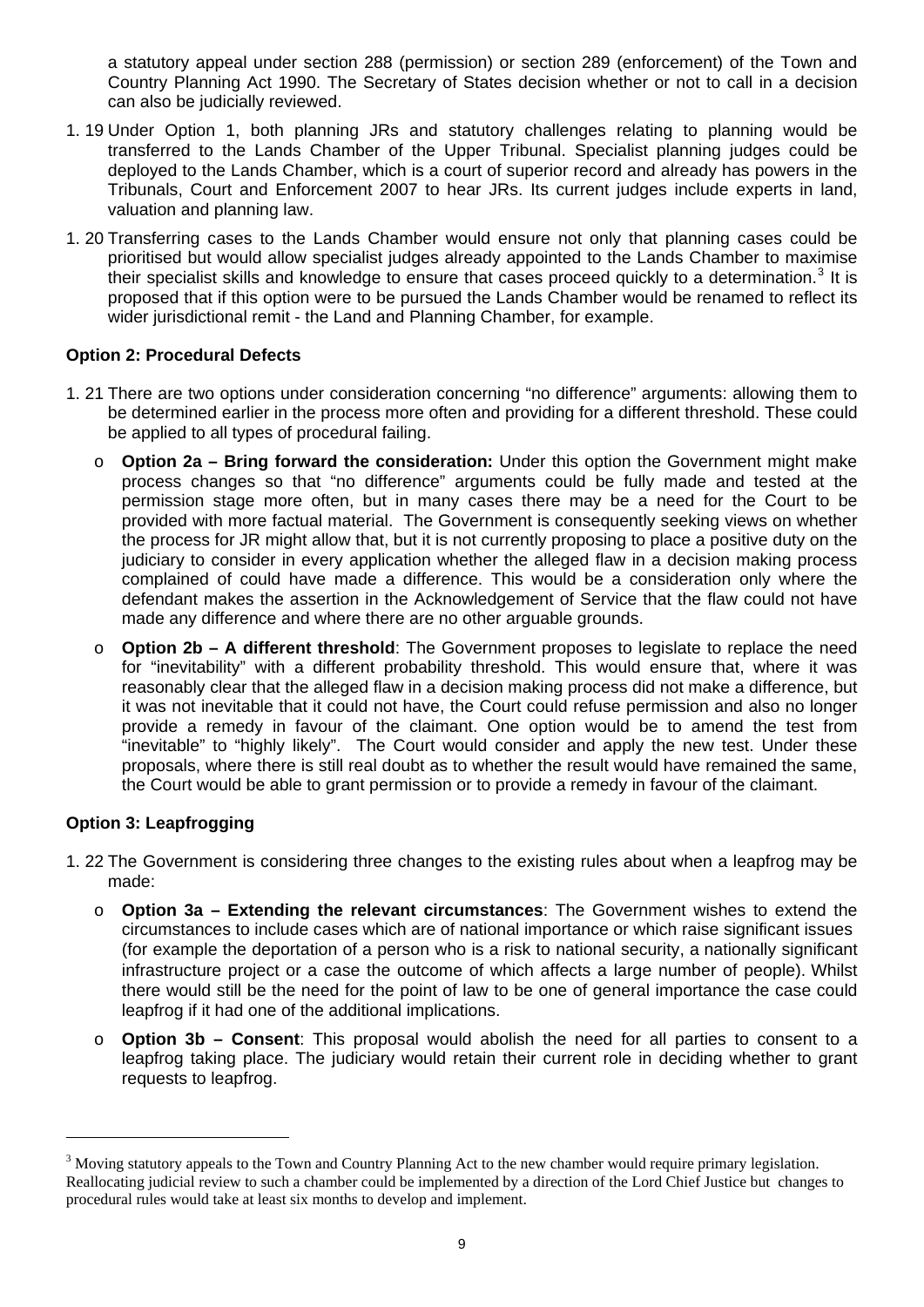o **Option 3c – Extending the courts and tribunals in which a leapfrog appeal can be initiated**: The Government is seeking views on whether to, in addition to High Court and Divisional Courts of England and Wales extend the range to include the Upper Tribunal, the Employment Appeals Tribunal and the Special Immigration Appeals Commission, appeals from each of which are considered currently by the Court of Appeal.

# **Option 4: Standing for Local Authorities challenging Infrastructure Projects**.

- 1. 23 The Government wishes to seek views on whether limiting standing for local authorities to bring JRs against nationally significant infrastructure projects would be the right approach for England and Wales. Under this proposal it may be possible that, unless they were the applicant (for development consent), local authorities might not have standing to challenge consent decisions by JR where the project has been subject to the regime established under the Planning Act 2008. If this was the case then local authorities would still be able to influence and challenge relevant projects through routes other than JR, such as mediation.
- 1. 24 The Government's preferred approach at this stage would be to implement Options 1-3 and to consider Option 4 further in light of the outcome of the consultation process.

# **Economic rationale for intervention**

- 1. 25 The economic rationale for intervention relates to improved efficiency. There would be productive efficiency gains if JR cases, including those that are the most important, are resolved more quickly and with fewer resources whilst achieving the same outcomes.
- 1. 26 The proposed reforms might also generate wider economic benefits, including those applying to third parties. Reduced delays and uncertainties in the implementation of some government decisions might benefit infrastructure projects and others which might support economic growth and recovery.

# **Main affected groups**

- 1. 27 The proposals are likely to affect the following groups:
	- a. Claimants at the High Court in England and Wales individuals, businesses and third sector organisations.
	- b. Defendants at the High Court in England and Wales public sector organisations/bodies.
	- c. Her Majesty's Courts and Tribunals Service (HMCTS) administers the Administrative Court (which forms part of the High Court of Justice) in England and Wales as well as other courts and tribunals.
	- d. Legal Aid Agency (LAA). The LAA is responsible for managing the legal aid fund. Claimants who are eligible for legal aid have their fees paid for them by their legal representatives, who can reclaim the money from the LAA.
	- e. Legal services providers.
	- f. Third parties business and individuals.

# **2. Costs and benefits**

- 2. 1 At this stage many of the costs and benefits identified in the following sections remain un-quantified due to a lack of information available on existing practices and on the nature and extent of behavioural changes following these reforms. Information will be sought over the consultation phase to support the quantification of impacts.
- 2. 2 In order to fully quantify the impacts of these proposals further information would be needed on the costs claimants face at different stages (for example legal costs) and the benefits they secure through bringing a JR. Information would be needed on the costs and benefits faced by third parties (those that are affected by JRs but are not the claimant or defendant) such as property developers. Some of this information would be held by businesses and third sector organisations and may be commercially sensitive.

# **Option 0 – Base case (do nothing)**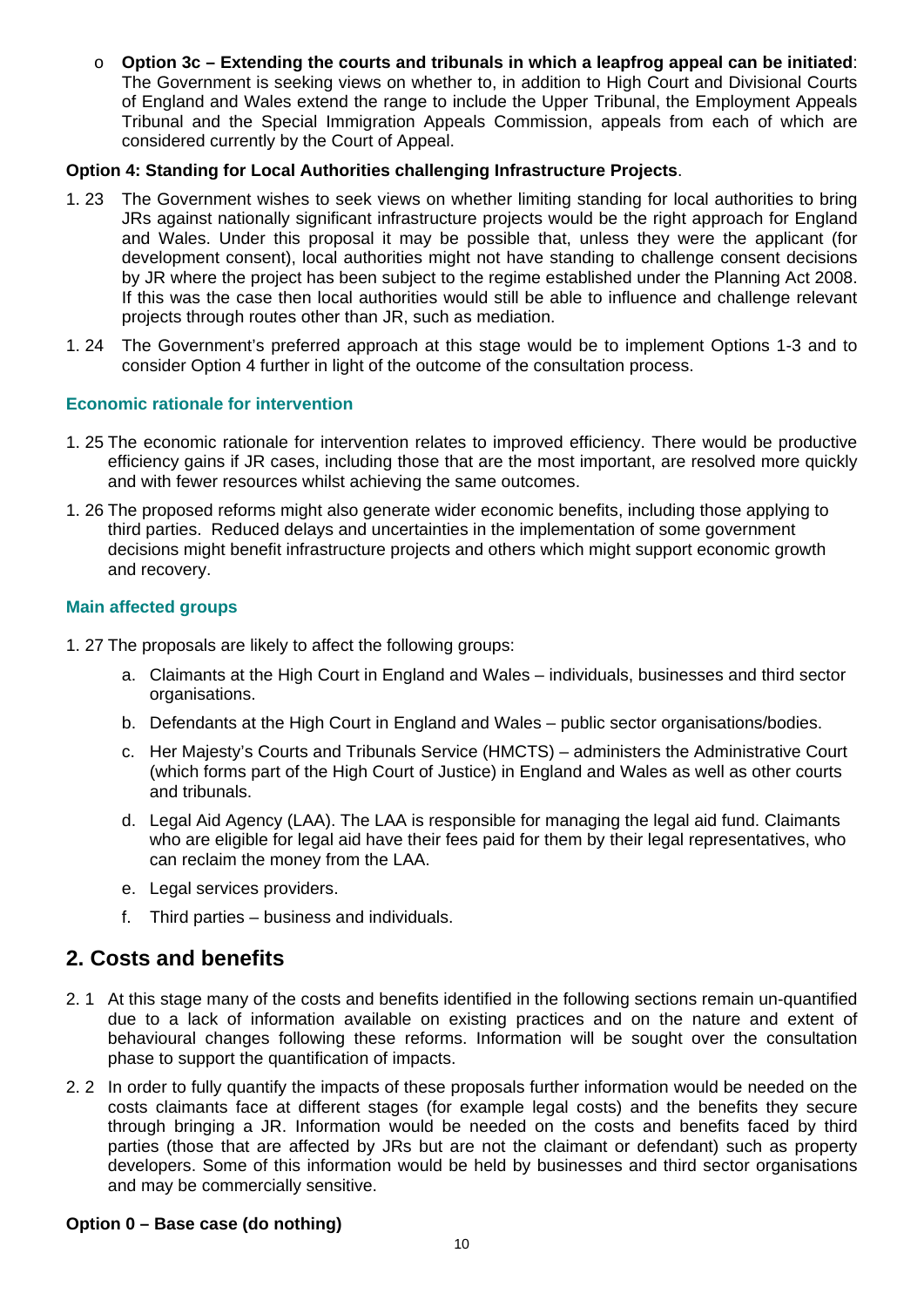# **Description**

- 2. 3 Under the do nothing base case the proposals highlighted in Options 1-4 would not be implemented. The do nothing is compared to itself and therefore the costs and benefits are necessarily zero, as is its Net Present Value (NPV).
- 2. 4 A number of existing changes to the JR process have recently been made and are included in the base case for the purposes of this Impact Assessment. These changes include:
	- o The Government is already implementing changes to the listing of cases in the Administrative Court to deliver reductions in the time taken for JRs and for statutory challenges in planning and infrastructure cases to be determined. The ongoing changes to listing include firstly identifying planning related challenges and JRs as early as possible and to prioritise their management and progress in line with new targets and shorter deadlines laid down by direction of the President of the Queen's Bench Division. Secondly these ongoing changes to listing include to ensuring that these cases are referred to and managed by specialist planning judges where possible.
	- $\circ$  In July 2013 the Government implemented a package of JR proposals<sup>[4](#page-10-0)</sup> including changes to; time limits in planning cases, oral renewals fees, progression for cases judged as being "totally without merit".

# **Option 1 - Transferring cases to the Lands Chamber of the Upper Tribunal**

# **Description**

l

- 2. 5 Option 1 will transfer planning statutory appeals and JRs from the Administrative Court to the Upper Tribunal.
- 2. 6 Data from the Administrative Court on JRs indicates that around 150 to 200 "town and country planning" JRs were lodged per year between 2007 and 2012. On average, for cases lodged in 2012 it took around 14 weeks (100 days) for an initial permission decision to be taken on a planning JR case (not including oral renewals). This is slightly longer than it took other nonimmigration and asylum cases to reach a permission decision – non-immigration and asylum applications lodged in 2012 took around on average 11 weeks (80 days) to reach an initial permission decision (not including oral renewals).
- 2. 7 For applications lodged in 2011, planning JRs took on average around 53 weeks (370 days) to reach a final hearing from the day they were lodged (for cases reaching a final hearing).<sup>[5](#page-10-1)</sup> This again is slightly longer than other non-immigration and asylum cases (which took on average around 41 weeks (290 days) from the day they were lodged, again for cases reaching a final hearing).
- 2. 8 As well as JR challenges, Administrative Court data indicates that there were around 150 additional statutory challenge applications in 2012, of which 12 were allowed and 48 dismissed at a final hearing. Indicative internal management information from the Administrative Court shows that these challenges against s.288 and s289 of the Town and Country Planning Act lodged between June 2012 and May 2013 took on average around 65 weeks and 86 weeks respectively to reach a final hearing from the day they were lodged (for cases reaching a final hearing).
- 2. 9 Indicative internal management information from the Administrative Court from June 2012 to May 2013 also suggests that the current flagging system may not particularly expedite identifying JRs or statutory planning cases which are particularly important or require special attention for some other reason (for example, if a case is of significant media interest, or requires an expedited decision or specialist judge). This indicative internal management information suggests that such flagged JR and statutory planning cases still take around 50 weeks to reach a final hearing (around 15 cases

<span id="page-10-0"></span><sup>&</sup>lt;sup>4</sup> <https://consult.justice.gov.uk/digital-communications/judicial-review-reform>

<span id="page-10-1"></span><sup>&</sup>lt;sup>5</sup> For cases lodged in 2012, many cases are yet to reach a final hearing.

<span id="page-10-2"></span><sup>&</sup>lt;sup>6</sup> These waiting times exclude time stood out (waiting time due to defendant or claimant and not the court) and are calculated as from lodged date to the date of the final hearing decision - they do not include any earlier hearings that were adjourned or where no order was made. These figures are a further breakdown of already published data from the Administrative Court, which is available here:

https://www.gov.uk/government/uploads/system/uploads/attachment\_data/file/207807/court-stats-q1-ad-tables.xls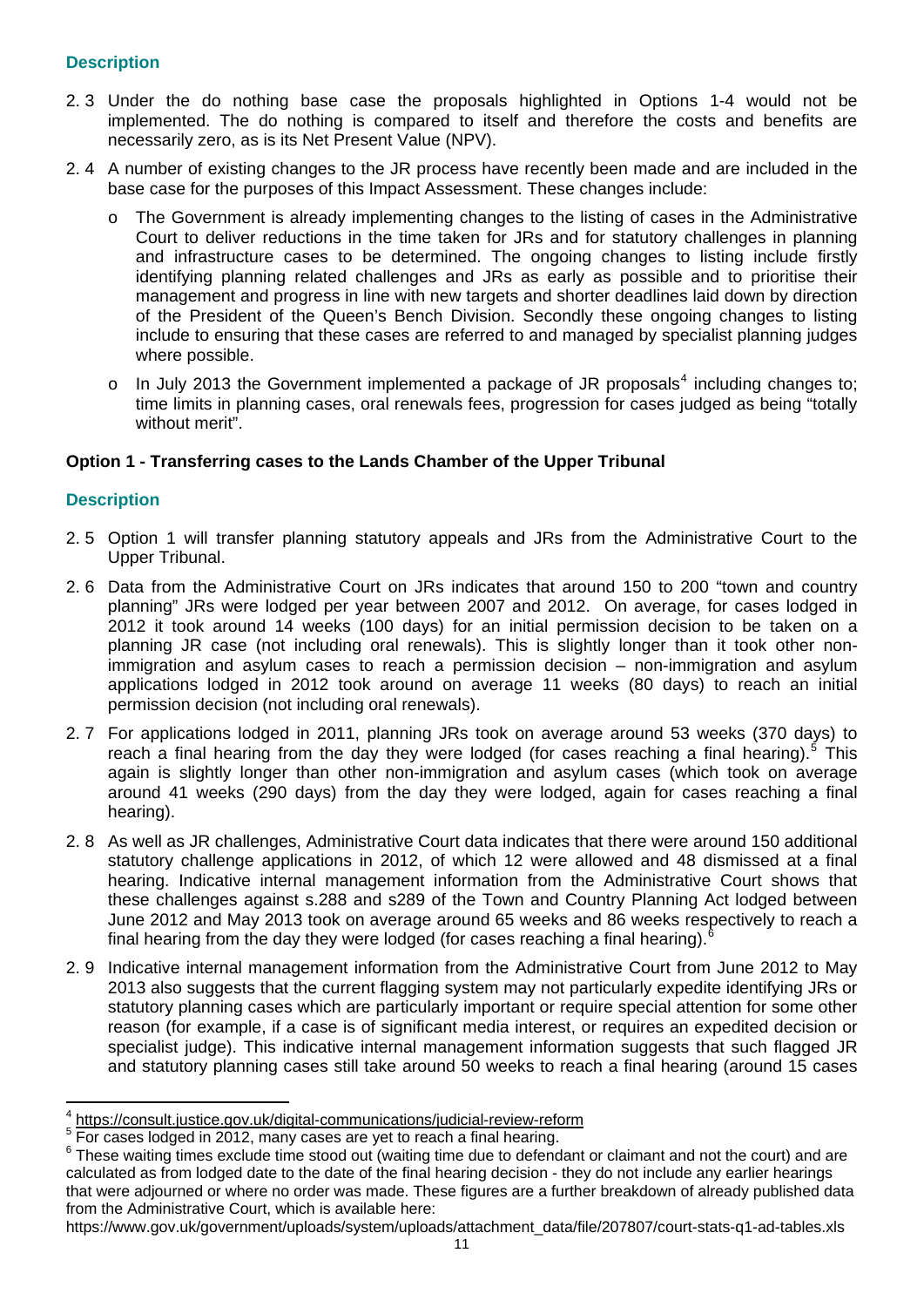per year including major infrastructure projects), compared to around 54 weeks for non-flagged JRs and statutory planning cases (in both cases from the day the case was lodged, for cases reaching a final hearing).<sup>7</sup>

2. 10 The main impact of moving statutory appeals and JRs to the Upper Tribunal is expected to be quicker case outcomes. This is because specialist judges and support staff who are experts in the planning system would be involved and may be able to identify the relevant issues more readily and deal with cases more quickly. Given the often complex and highly technical legal issues of both fact and law, it is widely accepted by the judiciary and by legal representatives that non-specialist judges often take longer to make an equivalent decision on a case.

# **Benefits of Option 1**

#### *Benefits to claimants (including individuals, businesses, NGOs, charities, pressure groups)*

- 2. 11 Some claimants might benefit if a decision on their application is reached more quickly in future. This would apply to cases where claimants win their case or the case is settled outside of court more quickly, and hence where they secure the positive outcome they were seeking at an earlier point in time.
- 2. 12 Claimants may save costs if less legal resource is needed to resolve claims more quickly in future.

## *Benefits to defendants (public bodies)*

- 2. 13 Public bodies seeking to implement planning decisions would benefit from the quicker resolution of planning cases under Option 1. This would allow them to implement their decisions more quickly in cases where they are successful. The may also gain from quicker resolution in cases they lose, as this may enable alternative solutions to planning issues to be pursued more quickly than would otherwise be the case.
- 2. 14 Public bodies may save costs if less legal resource is needed in dealing with challenges which are resolved more quickly in future.

#### *Benefits to HMCTS*

2. 15 There would be cost savings to HMCTS if the same volume of planning cases was resolved with equivalent outcomes (i.e. same rates of appeal) but with fewer HMCTS resources required per case. In the short and medium terms the resources freed up may be used to address waiting times and case durations in the court system, to the benefit of court users, rather than being realised as cashable savings. HMCTS operates on a full cost recovery basis in the long run.

#### *Benefits to the Legal Aid Agency (LAA)*

2. 16 The LAA would only benefit if some legally aided cases are resolved more quickly and require less legal resource as a result of this change. The planning cases affected by these reforms are assumed not to fall within the scope of legal aid hence there should be no impacts on the LAA.

#### *Benefits to third parties (including individuals, businesses, NGOs, charities, pressure groups)*

- 2. 17 Third parties to a JR or statutory challenge may gain directly from the quicker implementation of planning related public decisions, or from less uncertainty about their implementation. In addition there is the potential for all cases in the Administrative Court to be resolved more quickly, as transferring planning JRs and statutory challenges to the Upper Tribunal may free up Administrative Court resources to process their remaining cases more quickly.
- 2. 18 Information provided by public bodies subject to JRs and statutory challenges indicates that the benefits to business from reduced delays in implementing planning decisions may be significant in individual cases. Delays and uncertainties in proceeding with planning projects may generate cash flow and other finance costs. Delays may generate resource costs from temporarily redeploying resources to other projects. Legal costs might be incurred by businesses which are third parties to

The same caveats as above apply to these figures.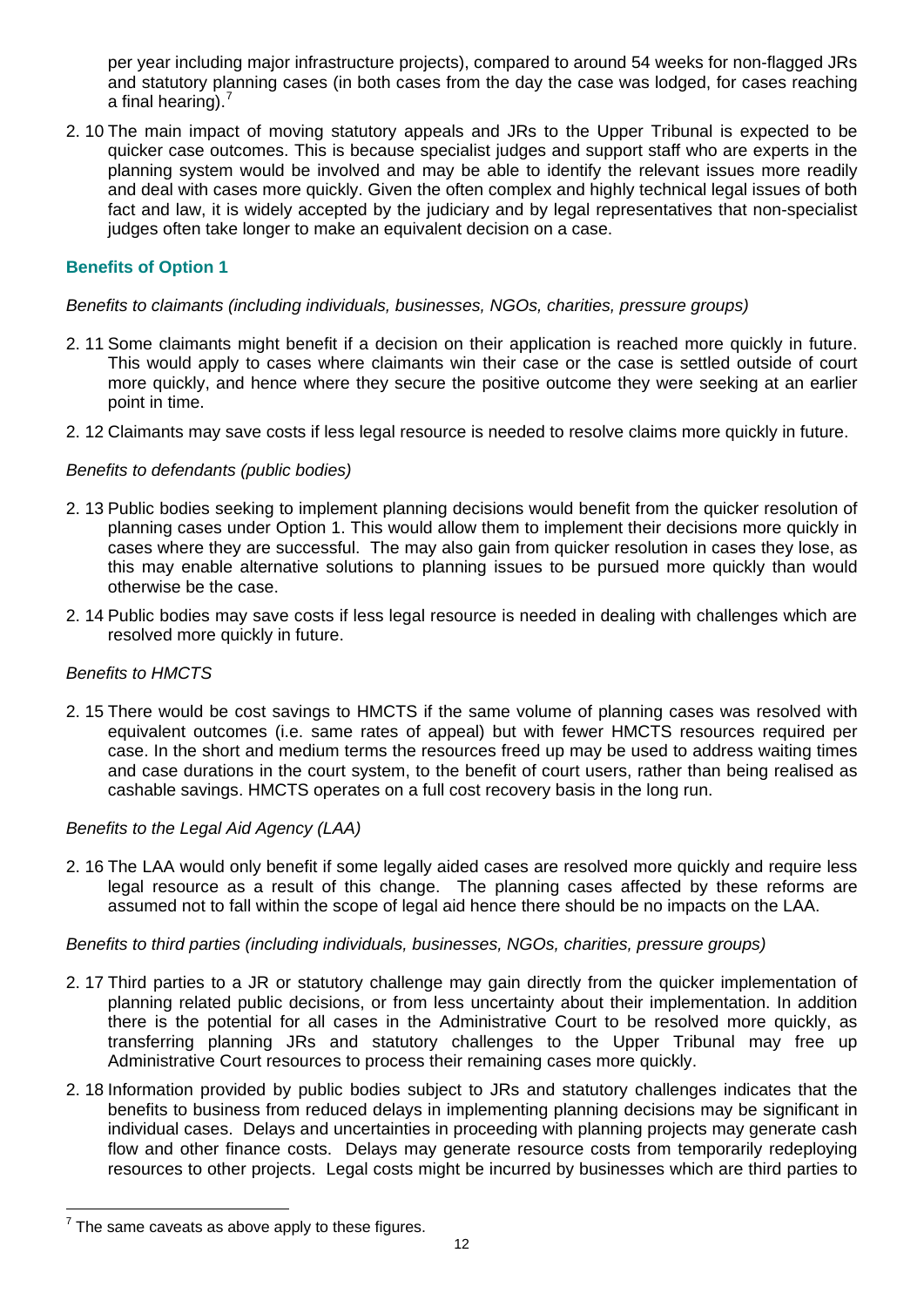a case. There may also be costs in bearing and managing the uncertainties and risks associated with possible JR delays and statutory challenge delays. These benefits to third parties have not been monetised as they vary from considerably between projects, but they could be particularly significant for larger infrastructure, regeneration or other construction projects.

# *Wider Economic Benefits*

2. 19 There could be wider economic benefits if planning projects and policies are implemented more quickly and if these generate wider benefits for economic growth and recovery.

# **Costs of Option 1**

# *Transitional costs*

2. 20 There may be one-off familiarisation and adjustment costs to claimants, defendants and HMCTS from planning cases being transferred to the Upper Tribunal. As outlined below, these are estimated to be around £100,000.

*Costs to claimants (including individuals, businesses, NGOs, charities, pressure groups)* 

2. 21 Some claimants may lose out from cases being resolved more quickly under Option 1 if they would have benefited from delays to resolving a JR or statutory challenge, particularly where this put the wider development at risk. This would include claimants who ultimately are unsuccessful in their challenge but would gain from delaying the implementation of public bodies' decisions.

## *Costs to defendants (public bodies)*

2. 22 No ongoing costs to defendants are anticipated.

# *Costs to HMCTS*

2. 23 The expansion of the Lands Chamber may require some one-off upfront investment to enable a greater range of cases to be heard. This may include the adaptation of IT systems. As mentioned above, these costs are initially estimated to be in the order of around £100,000.

# *Costs to legal services providers*

2. 24 There may be some costs to legal services providers from reduced levels of business if cases, on average, settle more quickly and require less legal input following this change. This would free up resources to be devoted to other profitable activities. Impacts on legal services providers are secondary impacts.

#### *Costs to third parties (including individuals, businesses, NGOs, charities, pressure groups)*

2. 25 The proposal may enable planning cases to be resolved more quickly due to more efficient listing and specialist judges in the Upper Tribunal. There is also the potential for all types of cases heard in the Administrative Court to be resolved more quickly as fewer applications may free up court resources to process remaining cases more efficiently. This may impose costs on all those individuals and businesses that would lose out from quicker implementation of public decisions.

# **Assumptions and risks for Option 1**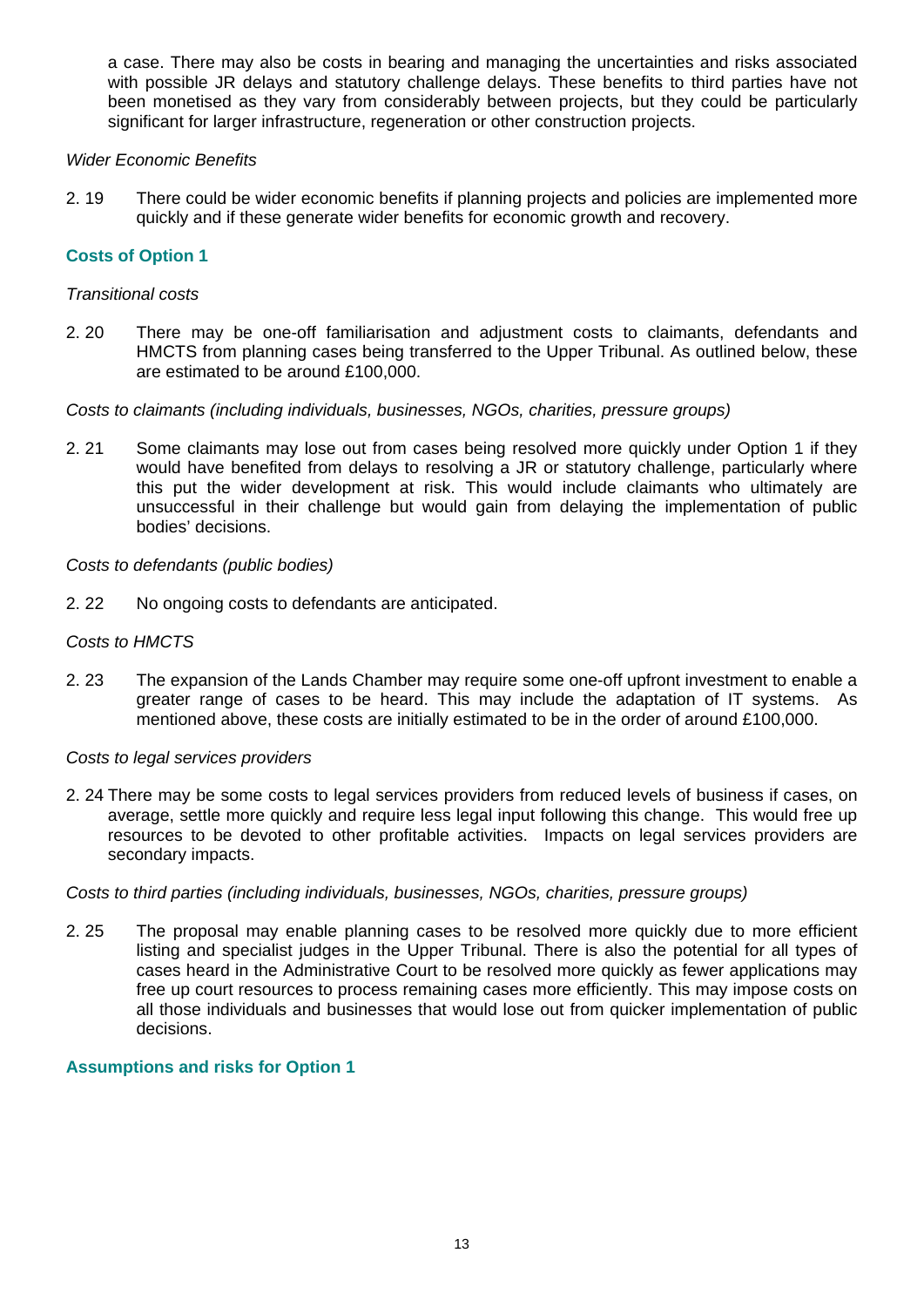- 2. 26 It is assumed under Option 1 that there would be no changes in case volumes and to case outcomes, including no change to appeal rates. It is assumed that the transferring of cases would simply result in the planning cases affected being resolved more quickly.
- 2. 27 It is assumed that the redeployment of existing judicial resource, more in accordance with the judicial specialisms appropriate for different cases, would not generate any adverse – or other – implications for cases arising in non-planning areas.
- 2. 28 It is assumed that less legal resource would be required to present and defend cases in the Upper Tribunal as specialist planning judges will be experts in planning law. Less legal resource may also be required due to shorter case duration.
- 2. 29 It is assumed that court fees and overall court fee income will not change as a result of these reforms and will remain the same for all cases affected. It is assumed that overall court costs will fall as a result of these reforms, and that the resources freed will be allocated to reducing court case durations and waiting times, to the benefit of court users.
- 2. 30 It is assumed that case durations and waiting times for other cases in the Upper Tribunal (i.e. not cases involving statutory planning changes or planning JRs) will remain the same following these reforms. This may involve transferring resource within HMCTS from the Administrative Court to the Upper Tribunal to reflect the new workloads following this change. In 2011/12 there were around 750 Lands Upper Tribunal cases (and around a further 4,900 other Upper Tribunal cases). The total number of planning challenges that would be added to the Lands Upper Tribunal may be around 400 cases per year.<sup>[8](#page-13-0)</sup>

# **One-in-two-out assessment for Option 1**

2. 31 The proposals in this Impact Assessment are out of scope of the One In Two Out rule as the reforms do not relate to regulation.

## **Option 2 – Procedural defects**

## **Description**

- 2. 32 There are two elements to Option 2. Under Option 2a, "no difference" arguments could be heard at the permission stage rather than later in the JR process at the request of the defendant in their Acknowledgement of Service letter. Option 2b would, in addition, lower the threshold for the likelihood of the defect in question affecting the outcome of a decision. Under this option cases could be refused permission, or the Court could refuse to grant a remedy, where it is judged that it is "highly likely" that the defect would not have altered the decision rather than "inevitable".
- 2. 33 It is not currently known how many cases are captured by the "no difference" principle available under the existing rules. However, this reform is most likely to affect those cases that are currently granted permission and, under Option 2, would now potentially be refused permission earlier in the process. As Annex A illustrates, Administrative Court data shows that around 1,300 cases lodged in 2011 were granted permission. In practice, it is likely that only a small proportion of these cases would be affected by the reform as some of these cases would have substantive grounds for their challenge.
- 2. 34 The main impact of this option is expected to be that cases that are judged to be grounded on minor procedural flaws would be resolved more quickly (at the permission stage rather than a final hearing) and, as a result, this would require fewer resources for claimants and defendants.

# **Benefits of Option 2**

l

*Benefits to claimants (including individuals, businesses, NGOs, charities, pressure groups)* 

2. 35 Claimants would benefit from reduced legal costs if cases are resolved at the permission stage rather than later in the JR process. Claimants may also benefit from quicker resolution if this would

<span id="page-13-0"></span> $8$  Tribunal figures are available here:

https://www.gov.uk/government/uploads/system/uploads/attachment\_data/file/218521/tribs-stats-tables-q1-2011- 12.xls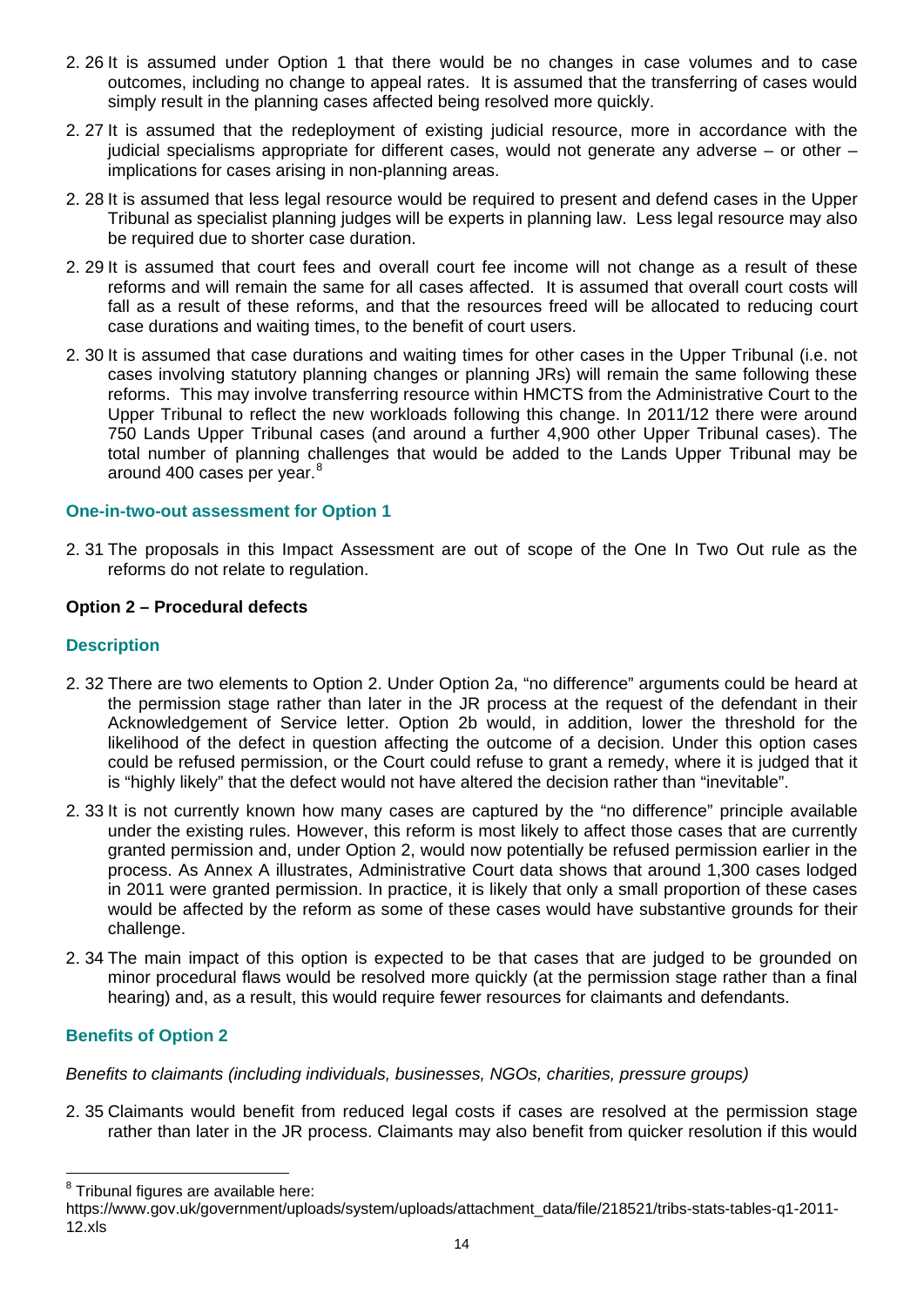be in their interests. This may apply to cases where claimants win their case or the case is settled outside of court more quickly, and hence where they secure the positive outcome they were seeking at an earlier point in time.

# *Benefits to defendants (public bodies)*

- 2. 36 Defendants would benefit if cases were resolved at the permission stage rather than later in the JR process. This is because defendants would require fewer resources to defend cases. Defendants would also be able to implement government decisions more quickly in cases where they win. Defendants may also gain from quicker resolution in cases which they lose if this enables an alternative solution to the issue at hand to be pursued more quickly than would otherwise be the case.
- 2. 37 Under Option 2b, defendants would also benefit if the number of remedies the court granted fell as a result of the application of a lower test, assuming these remedies are favourable to the claimant.

#### *Benefits to HMCTS*

2. 38 The quicker resolution of some cases would benefit HMCTS as fewer resources would be required to deal with the same volume of JR applications. In the short and medium terms the resources freed up may be used to address waiting times and case durations in the court system, to the benefit of court users, rather than being realised as cashable savings. HMCTS operates on a full cost recovery basis in the long run.

#### *Benefits to the Legal Aid Agency (LAA)*

2. 39 The LAA may benefit if some legally aided cases are now resolved more quickly and require less funding from the legal aid budget as a result of this change.

#### *Benefits to third parties (including individuals, businesses, NGOs, charities, pressure groups)*

2. 40 Some third parties to the JR may stand to gain from the quicker implementation of public decisions, or from less uncertainty about their implementation. It is possible that some third parties may also gain as a result of the Court in some cases no longer providing remedies in favour of the claimant. This would depend upon the nature of the remedy and how this affected the third party's interests. There is the potential for all JR cases to be resolved more quickly, not just cases that are directly affected by Option 2, as quicker resolution of cases concerning minor procedural defects may free up court resources to process other cases more quickly.

#### *Wider economic benefits*

2. 41 There could be wider economic benefits if projects and policies are implemented more quickly and if these generate wider benefits for economic growth and recovery.

# **Costs of Option 2**

#### *Transitional costs*

2. 42 There may be some one-off transitional costs to claimants, defendants and HMCTS. These are expected to be negligible. There might be some initial satellite litigation to determine how the new test works.

#### *Costs to claimants (including individuals, businesses, NGOs, charities, pressure groups)*

- 2. 43 Claimants who stand to benefit from delays to public decisions may lose out under Option 2a if their cases are dismissed earlier in the JR process than they otherwise would have been. This would include claimants who are ultimately unsuccessful but would have gained by delaying the implementation of government decisions.
- 2. 44 Some claimants whose cases might previously have resulted in a remedy from the court would also lose out if they are no longer awarded a remedy under Option 2b. These would be cases where it is judged that the procedural flaw would have stood a slim chance of changing the original decision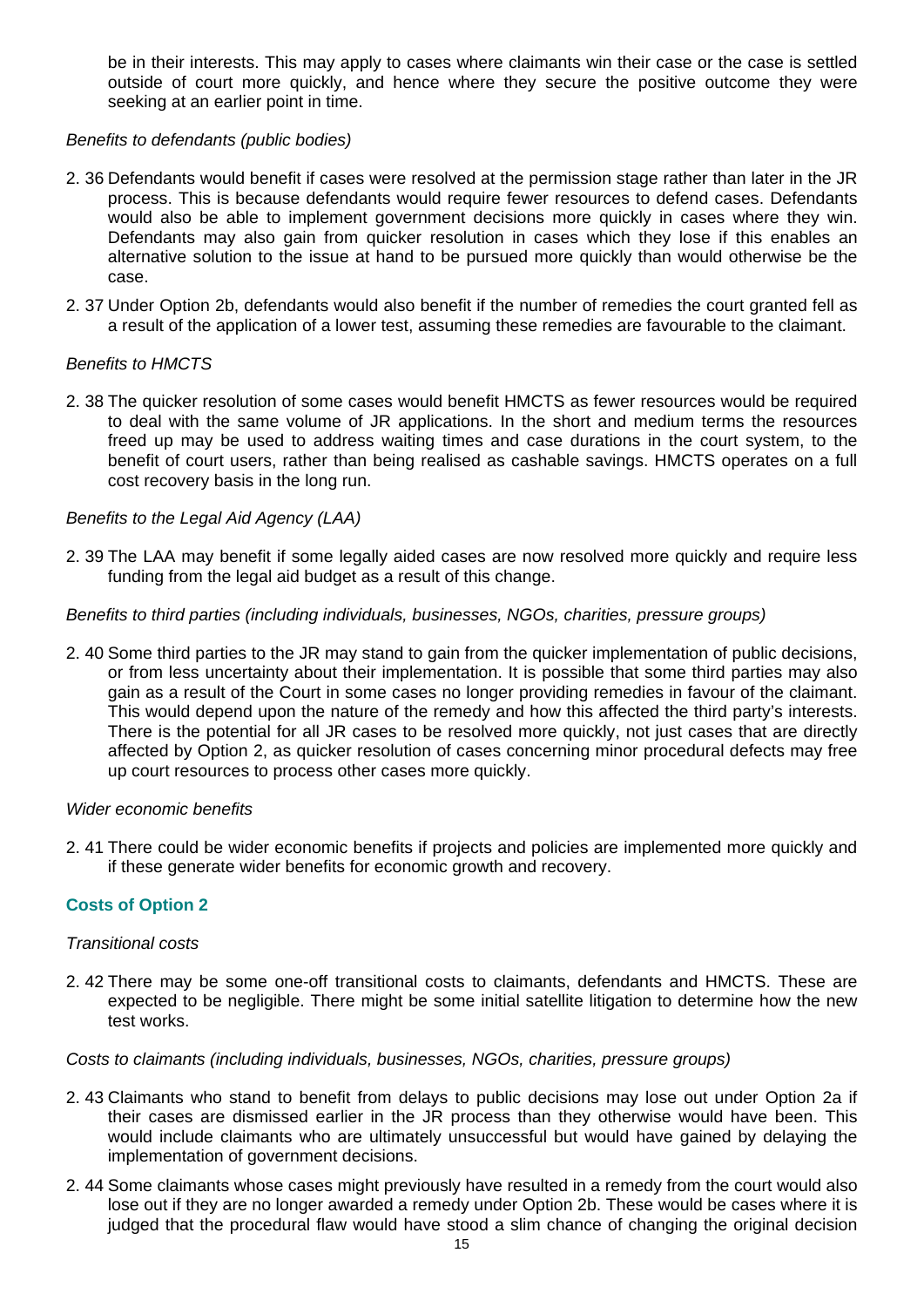by the public body; specifically, it would be those cases where it is judged that it is more than "highly likely" but less than "inevitable" that the flaw would have resulted in no change in the final decision. Given the high threshold that "high likely" still represents it is expected that this would occur only in a small minority of case.

## *Costs to Defendants (public bodies)*

2. 45 No ongoing costs are anticipated for defendants.

## *Costs to HMCTS*

2. 46 HMCTS may receive less overall fee income if some cases are settled at an earlier stage of the JR process following this change, in particular if fewer final hearings take place. HMCTS operates on a full cost recovery basis in the long run and the overall financial impact on HMCTS of these reforms is expected to be neutral (because the reduction in total fee income from some cases being resolved without a final hearing would be balanced by the saving in HMCTS resources from providing fewer hearings.

## *Costs to legal services providers*

2. 47 There may be some costs to legal services providers from reduced levels of business if some cases settle more quickly and require less legal input following this change. This would free up resources to be devoted to other profitable activities. Impacts on legal services providers are secondary impacts.

## *Costs to third parties (including individuals, businesses, NGOs, charities, pressure groups)*

2. 48 Third parties may lose out if cases are resolved more quickly and if delay would be in their interests. It is possible that some third parties may also gain as a result of the Court in some cases no longer providing remedies in favour of the claimant. This would depend upon the nature of the remedy and how this affected the third party's interests.

# **Assumptions and risks for Option 2**

- 2. 49 It is assumed that under Option 2a the same number of cases would be lodged but some cases would be resolved more quickly than would otherwise have been the case. This would apply to cases that would previously have passed the permission test and subsequently been adjudicated to have made "no difference" to the public body's decision, as this conclusion could now be reached at the permission stage.
- 2. 50 It is assumed that under Option 2b more cases would be judged as having potentially "no difference" to the final public decision. These additional cases would be those where the probability that the procedural flaw would have made "no difference" to the public body's decision is higher than "highly likely" but less than "inevitable". It is assumed that these cases could be settled earlier in the process than previously as a result of Option 2a. It is assumed that the outcomes of these cases might differ, in favour of defendants, if the Court provided fewer remedies in future which would have favoured the claimant.
- 2. 51 It is assumed that public bodies will correctly be able to identify cases that would have been "highly likely" to have made no difference in their Acknowledgement of Service letters. There is a risk that, if public bodies do not correctly identify these cases, some cases that would previously have been refused permission will require greater resources overall if they require an oral hearing at the permission stage to determine the "no difference" principle instead of being adjudicated on the papers as they currently are.
- 2. 52 There is a risk that following these changes claimants may devote more resources to their challenges in order to demonstrate that the procedural flaws in question would have made a substantive impact on the public body's decision. This is because claimants would now face a higher bar following the change in the "no difference" test. If this is the case defendants in turn may devote more resources in defence of the case.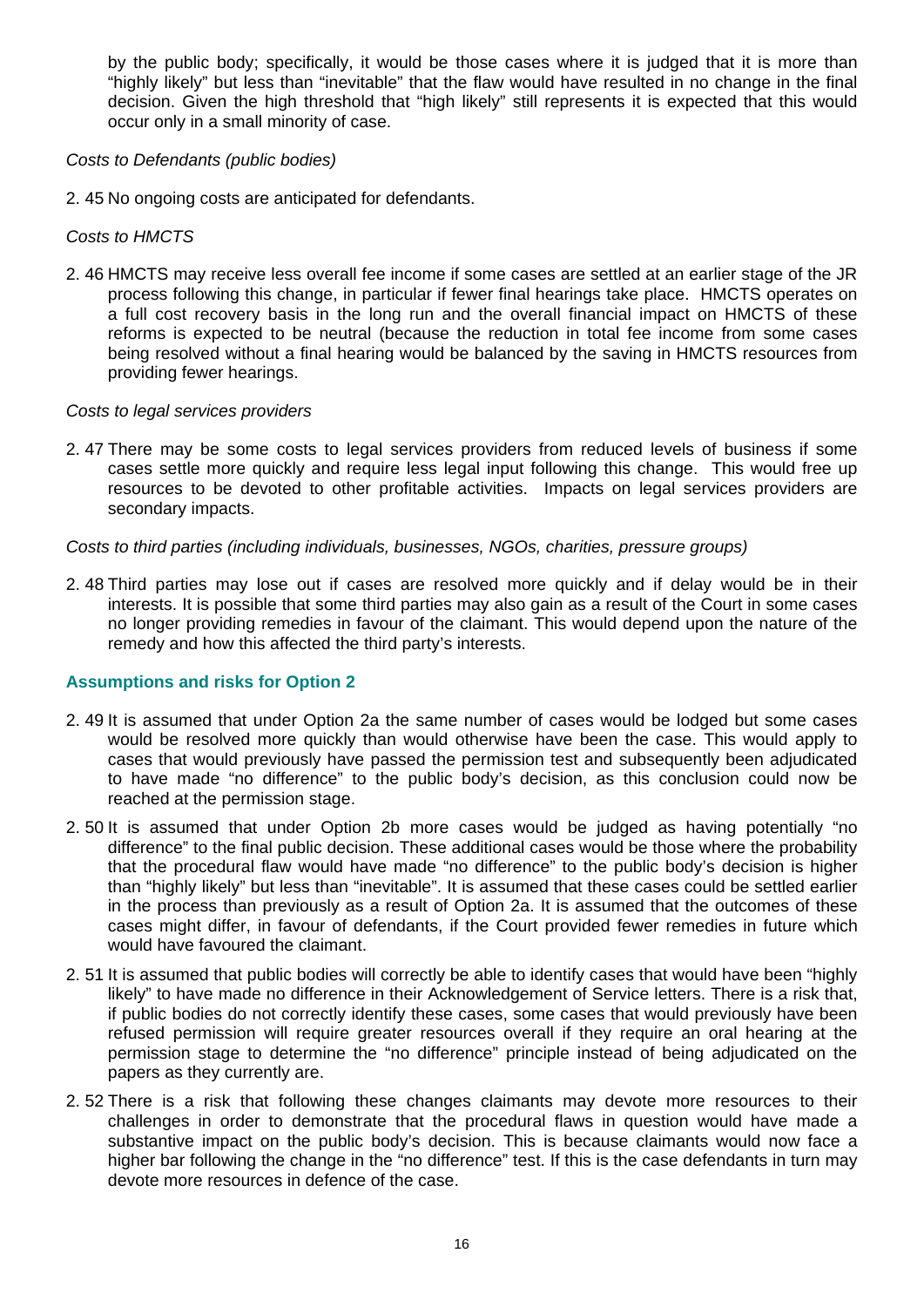2. 53 It is assumed that court fees and overall court fee income will not change as a result of these reforms and will remain the same for all cases affected. It is assumed that overall court costs per case will fall as a result of these reforms, as some cases will be resolved more quickly in future, and that the resources freed will be allocated to reducing court case durations and waiting times, to the benefit of court users.

# **One-in-two-out assessment for Option 2**

2. 54 The proposals in this Impact Assessment are out of scope of the One In Two Out rule as the reforms do not relate to regulation.

# **Option 3 – Leapfrogging**

## **Description**

- 2. 55 There are three elements to Option 3:
	- o Option 3a Extending the relevant circumstances.
	- o Option 3b Consent.
	- $\circ$  Option 3c Extending the court and tribunal bodies from which a leapfrog appeal may be brought.
- 2. 56 All three elements of Option 3 would work to increase the number of cases that leapfrog the Court of Appeal and proceed directly to the Supreme Court. This option would apply to all civil cases and not just JR cases.
- 2. 57 Little information is available on the extent of leapfrogging under the current arrangements, although this reform would only affect a small number of cases that make onwards appeals from the eligible courts. Court statistics show that on average between 2007 and 2012 there were around 1,300 appeals filed at the civil division of the Court of Appeal per year. It appears that only a small proportion of these cases go on to appeal to at the Supreme Court; since the Supreme Court was opened in 2009 and up to 2012, it has had a total caseload of 221 cases from England and Wales, with around 70 of these being for the latest year, 2012.<sup>[9](#page-16-0)</sup>
- 2. 58 Indicative management information from the Court of Appeal also provides some information on the timeliness of JR appeals (rather than all civil cases) and indicates that between June 2008 and May 2013 on average, the Court of Appeal made a decision on applications for leave to appeal to the Court of Appeal in around 140 days.<sup>[10](#page-16-1)</sup>
- 2. 59 As these figures illustrate, this change is likely to affect only a small number of cases, however, these cases tend to be particularly important or complex and, therefore, there are potentially significant benefits to their quicker resolution which is expected to be the main impact of Option 3.

# **Benefits of Option 3**

*Benefits to claimants (including individuals, businesses, NGOs, charities, pressure groups)* 

- 2. 60 Some claimants might benefit if a decision on their case is reached more quickly in future and if reduced delay was in their interests. This may apply to cases where claimants win their case or the case is settled outside of court more quickly, and hence where they secure the positive outcome they were seeking at an earlier point in time.
- 2. 61 Claimants would benefit from reduced legal costs if cases were resolved with the same outcomes but after going through fewer court stages, i.e. one appeal stage not two appeal stages.

#### *Benefits to defendants (public bodies)*

<sup>————————————————————&</sup>lt;br><sup>9</sup> Figures on the caseloads at the Court of Appeal and Supreme Court are available here:

<span id="page-16-1"></span><span id="page-16-0"></span>[https://www.gov.uk/government/uploads/system/uploads/attachment\\_data/file/207807/court-stats-q1-ad-tables.xls](https://www.gov.uk/government/uploads/system/uploads/attachment_data/file/207807/court-stats-q1-ad-tables.xls)<br><sup>10</sup> These figures are a further breakdown of the already published data from the Court of Appeal, which is avai here: [https://www.gov.uk/government/uploads/system/uploads/attachment\\_data/file/207807/court-stats-q1-ad](https://www.gov.uk/government/uploads/system/uploads/attachment_data/file/207807/court-stats-q1-ad-tables.xls)[tables.xls](https://www.gov.uk/government/uploads/system/uploads/attachment_data/file/207807/court-stats-q1-ad-tables.xls)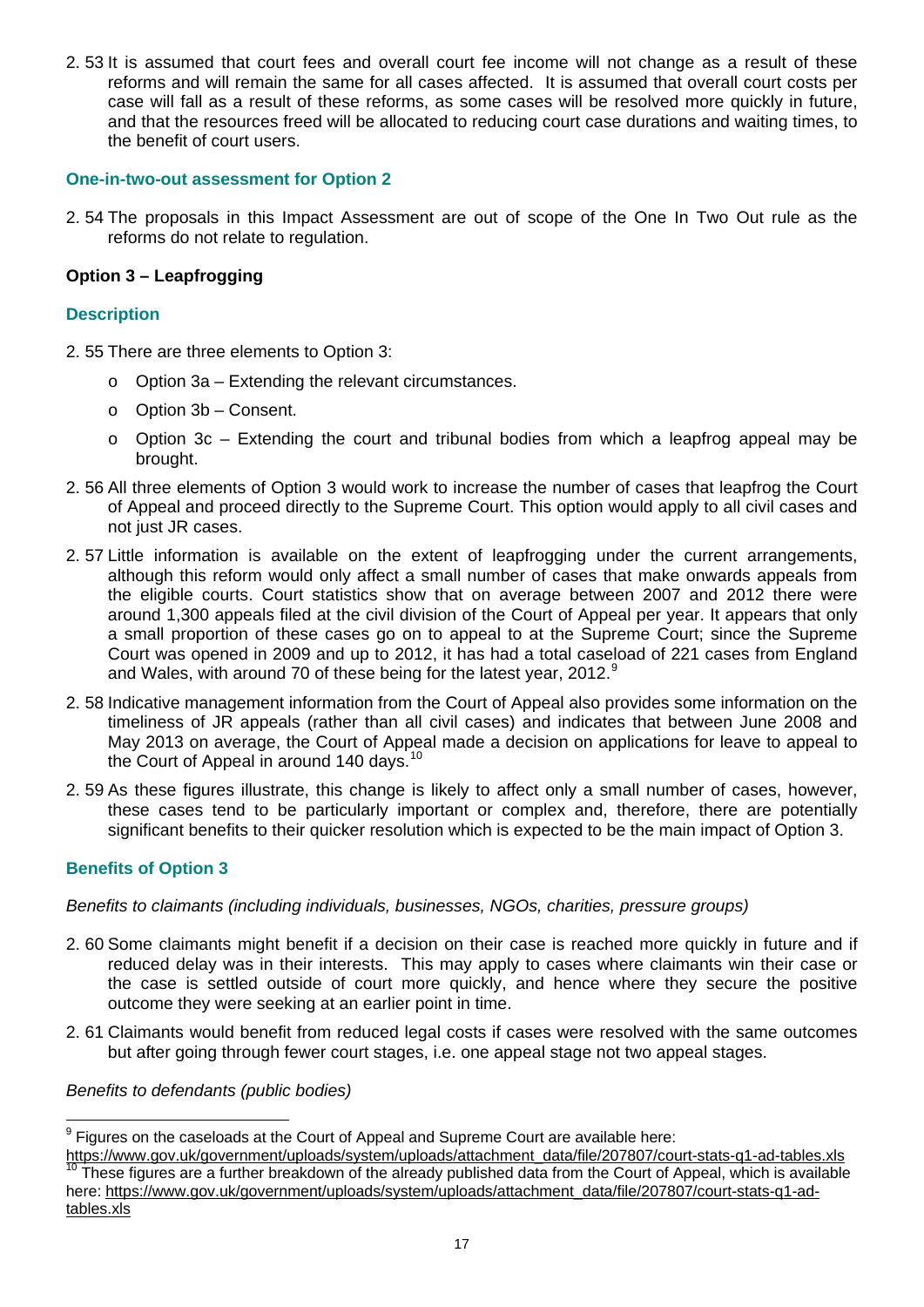- 2. 62 Defendants would be able to implement government decisions more quickly in cases where they win. Defendants may also gain from quicker resolution in cases which they lose if this enables an alternative solution to the issue at hand to be pursued more quickly than would otherwise be the case.
- 2. 63 Defendants would benefit from reduced legal costs if cases were resolved with the same outcomes but after going through fewer court stages, i.e. one appeal stage not two appeal stages.

# *Benefits to HMCTS*

2. 64 Fewer HMCTS resources would be required to deal with civil appeals at the Court of Appeal. In the short and medium terms the resources freed up may be used to address waiting times and case durations in the court system, to the benefit of court users, rather than being realised as cashable savings. HMCTS operates on a full cost recovery basis in the long run.

## *Benefits to the Legal Aid Agency (LAA)*

2. 65 The LAA may benefit if some legally aided cases are now resolved more quickly and require less funding from the legal aid budget as a result of this change.

#### *Benefits to third parties (including individuals, businesses, NGOs, charities, pressure groups)*

2. 66 Some individuals and businesses who are third parties to the civil case stand to gain from the quicker implementation of public decisions, or less uncertainty about their implementation. There is the potential for all cases that appeal to superior courts to be resolved more quickly, not just those that leapfrog the Court of Appeal. This is because leapfrogging may free up court resources to process other cases more quickly. This will depend on the allocation of resources across the court system following this change.

#### *Wider economic benefits*

2. 67 There could be wider economic benefits if projects and policies are implemented more quickly and if these generate wider benefits for economic growth and recovery.

# **Costs of Option 3**

#### *Transitional costs*

2. 68 There may be some one-off transitional costs to claimants, defendants and HMCTS. These are expected to be negligible. There might be some initial satellite litigation to determine how the new arrangements work.

*Costs to claimants (including individuals, businesses, NGOs, charities, pressure groups)* 

2. 69 Claimants who stand to benefit from delays to public decisions may lose out under Option 3 if their appeals are resolved more quickly than they otherwise would have been.

#### *Defendants (public bodies)*

2. 70 No ongoing costs are anticipated for defendants.

#### *Costs to HMCTS*

2. 71 HMCTS may receive less overall fee income if some cases leapfrog the Court of Appeal following this change. HMCTS operates on a full cost recovery basis in the long run and the overall financial impact on HMCTS of these reforms is expected to be neutral (because the reduction in total fee income from some cases leapfrogging the Court of Appeal would be balanced by the saving in HMCTS resources from providing fewer Court of Appeal hearings).

*Costs to legal services providers*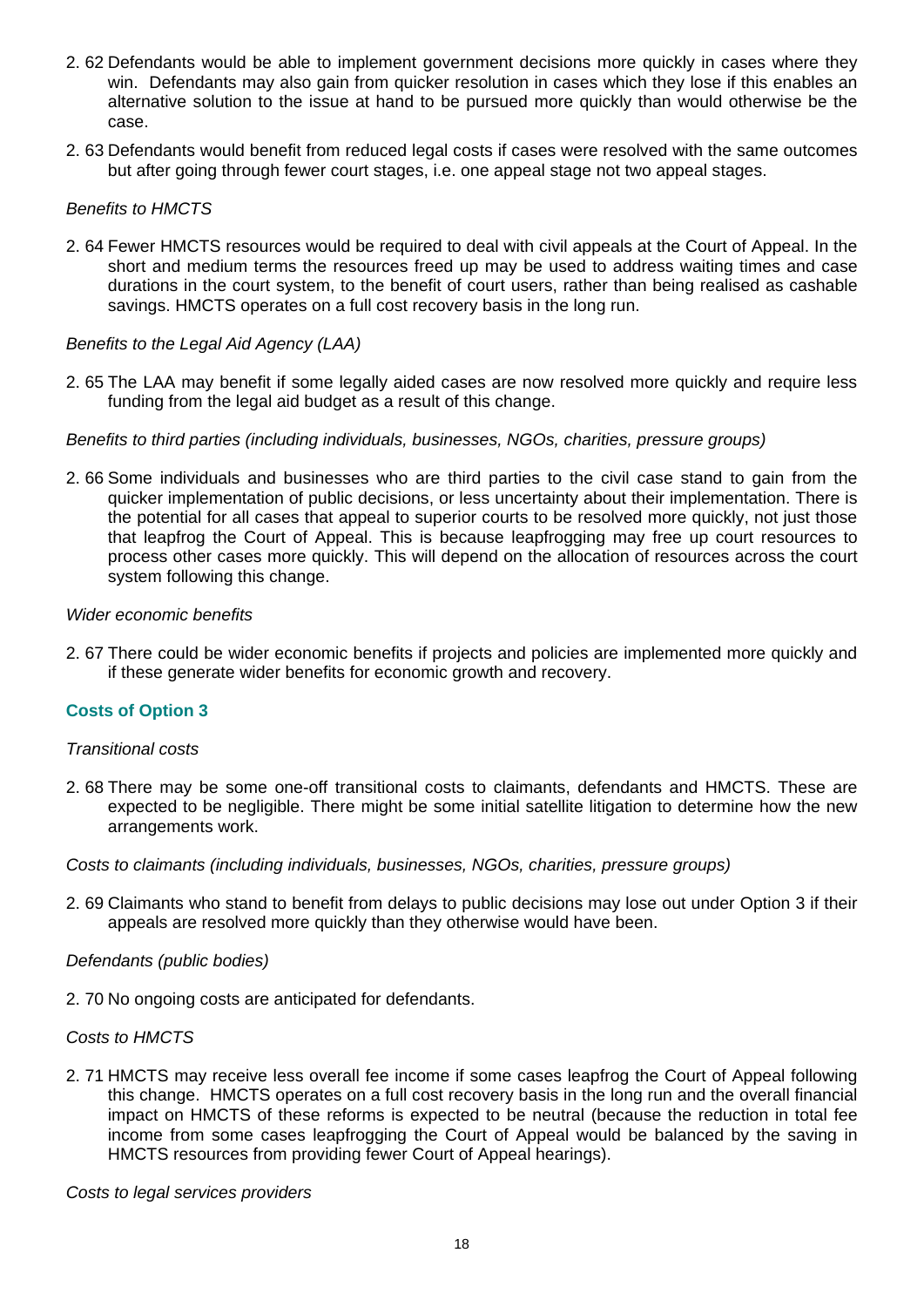2. 72 There may be some costs to legal services providers from reduced levels of business if some cases settle more quickly and require less legal input following this change. This would free up resources to be devoted to other profitable activities. Impacts on legal services providers are secondary impacts.

*Costs to third parties (including individuals, businesses, NGOs, charities, pressure groups)* 

2. 73 Third parties may lose out if cases are resolved more quickly and if delay would be in their interests.

# **Assumptions and risks for Option 3**

- 2. 74 It is assumed under Option 3 that more civil cases that appeal to superior courts would be leapfrogged to the Supreme Court. It is also assumed that these cases would be resolved more quickly as a result of leapfrogging. The volume of JR appeals is assumed to remain the same.
- 2. 75 It is assumed that parties are able to correctly judge which cases would ultimately have appealed to the Supreme Court so that only cases that would otherwise have appealed to the Supreme Court following a Court of Appeal judgement would leapfrog. It is therefore assumed that participants would save the resources used to argue cases in the Court of Appeal. There is a risk that if parties are unable to correctly identify these cases that some cases would be heard in the Supreme Court that would previously not have reached this stage; this may require greater resources than if these cases had been settled in an inferior court.
- 2. 76 It is assumed that the same final judgement and case outcomes would be made for cases that leapfrog under Option 3 and no additional resources would be required for participants making their case directly in Supreme Court. There is a risk that cases take longer in the Supreme Court if lines of argument are less well rehearsed because of the omission of earlier hearings at the Court of Appeal.
- 2. 77 It is assumed that, in the medium term, the resources available in the Court of Appeal and Supreme Court will adjust to reflect new workloads following this change. If this does not occur, there is a risk that backlogs or spare capacity may arise in the court system.

# **One-in-two-out assessment for Option 3**

2. 78 The proposals in this Impact Assessment are out of scope of the One In Two Out rule as the reforms do not relate to regulation.

# **Option 4 – Standing for Local Authorities challenging Infrastructure Projects**.

#### **Description**

 $\overline{a}$ 

- 2. 79 Option 4 seeks views on whether, unless they were the applicant (for development consent), local authorities might not have standing to challenge projects by JR where the project has been subject to the regime established under the Planning Act 2008. If so, local authorities would still be able to influence and challenge relevant projects through routes other than JR, such as mediation.
- 2. 80 Between 2007 and 2011 internal Administrative Court management information indicates around 8 JRs per year relating to the Administrative Court category "Town and Country Planning" seem to have been brought by local authorities and parish councils against public bodies. Of these, around 5 JRs per year seem to have been brought against central government Departments.<sup>[11](#page-18-0)</sup> In relation to the 13 "Town and Country Planning" cases lodged by local authorities and parish councils in 2011, 7 were against other local authorities or parish councils.
- 2. 81 If Option 4 is pursued it has been assumed that there would be a reduction in the number of planning JR applications, with challenges instead resolved via mediation or through other channels. Itn has been assumed that these alternatives would be less costly, may deliver broadly comparable outcomes, and may do so more quickly.
- 2. 82 The following assessment of benefits and costs assumes that Option 4 will be implemented.

<span id="page-18-0"></span> $11$  The figures on claimants are based on a high level review of the Administrative Court data – any findings should be treated as largely indicative.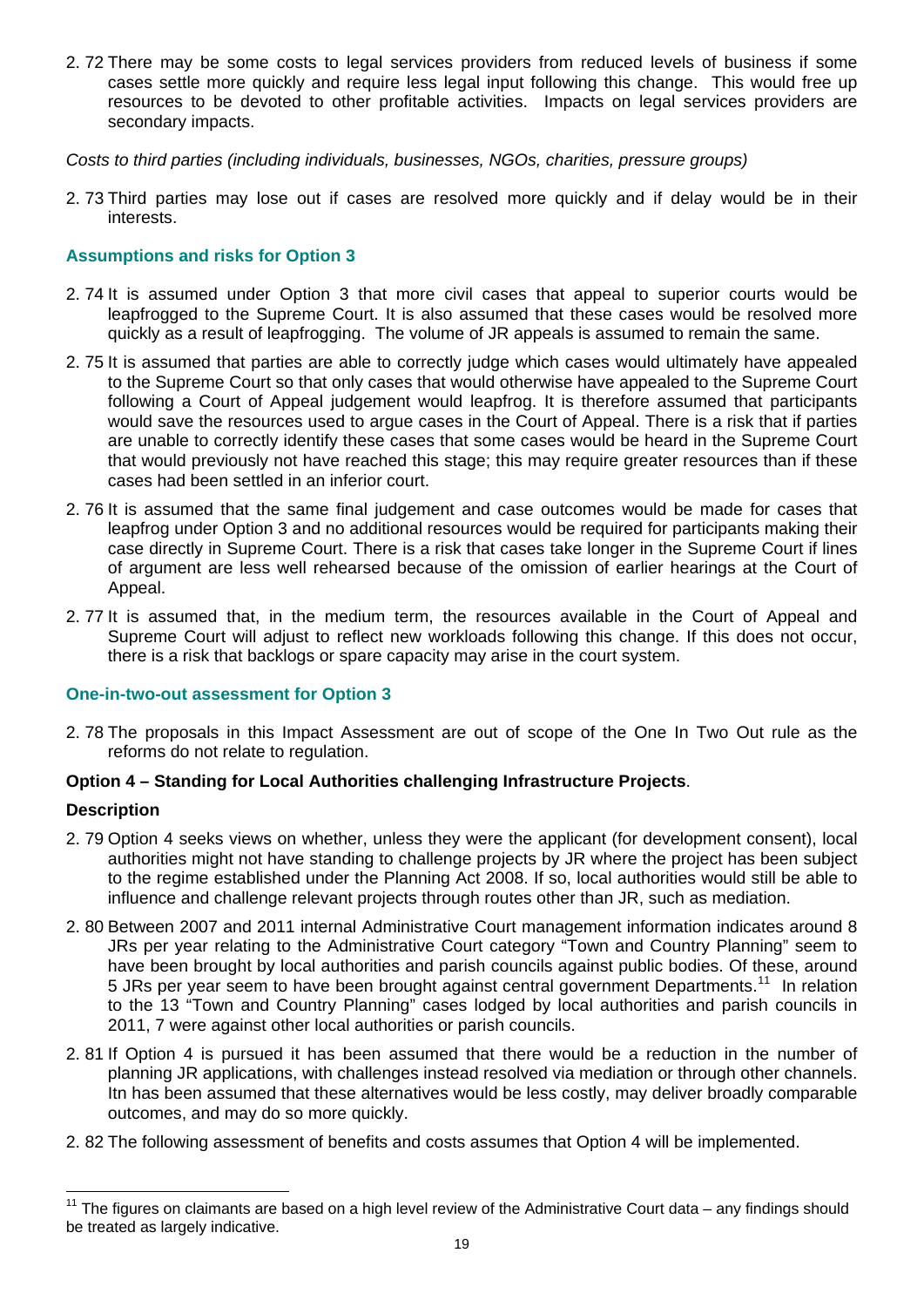# **Benefits of Option 4**

# *Benefits to claimants (local authorities)*

2. 83 Claimants would benefit from the reduced costs associated with mediation and alternative dispute resolution compared to the costs of bringing a JR. Claimants would gain from quicker resolution if this would be in their interests.

# *Benefits to defendants (public bodies)*

- 2. 84 Defendants would benefit from the reduced costs associated with mediation and alternative dispute resolution compared to the costs of defending a JR. Defendants would gain from being able to implement government decisions more quickly in cases where this is the outcome of mediation or alternative resolution. Defendants may also gain from quicker resolution in cases with other outcomes if this enables an alternative solution to the issue at hand to be pursued more quickly than would otherwise be the case.
- 2. 85 Case outcomes are assumed to be broadly comparable following the reforms. It is possible that some aspects of mediation or alternative resolution might be more favourable to defendants than is the case with JR.

## *Benefits to HMCTS*

2. 86 A reduction in the volume of cases would benefit HMCTS as fewer HMCTS resources would be required. In the short and medium terms the resources freed up may be used to address waiting times and case durations in the court system, to the benefit of court users, rather than being realised as cashable savings. HMCTS operates on a full cost recovery basis in the long run.

## *Benefits to third parties (including individuals, businesses, NGOs, charities, pressure groups)*

2. 87 Some third parties to a JR may gain from quicker resolution of issues and quicker implementation of public decisions, and may gain from less associated uncertainty.

#### *Benefits to mediators and other alternative dispute resolution service providers*

2. 88 Mediators and other alternative dispute resolution service providers may gain from an increase in business from cases being resolved via these channels in future. These are secondary impacts.

#### *Wider Economic Benefits*

2. 89 There could be wider economic benefits if projects and policies are implemented more quickly and if these generate wider benefits for economic growth and recovery.

# **Costs of Option 4**

#### *Transitional costs*

2. 90 There may be one-off familiarisation and adjustment costs to claimants, defendants and HMCTS. These are expected to be negligible. There might also be some initial satellite litigation to determine how the new standing test works.

#### *Costs to claimants (local authorities)*

2. 91 Case outcomes are assumed to be broadly comparable following the reforms. It is possible that some aspects of mediation or alternative resolution might be less favourable to claimants than is the case with JR.

*Costs to defendants (public bodies)*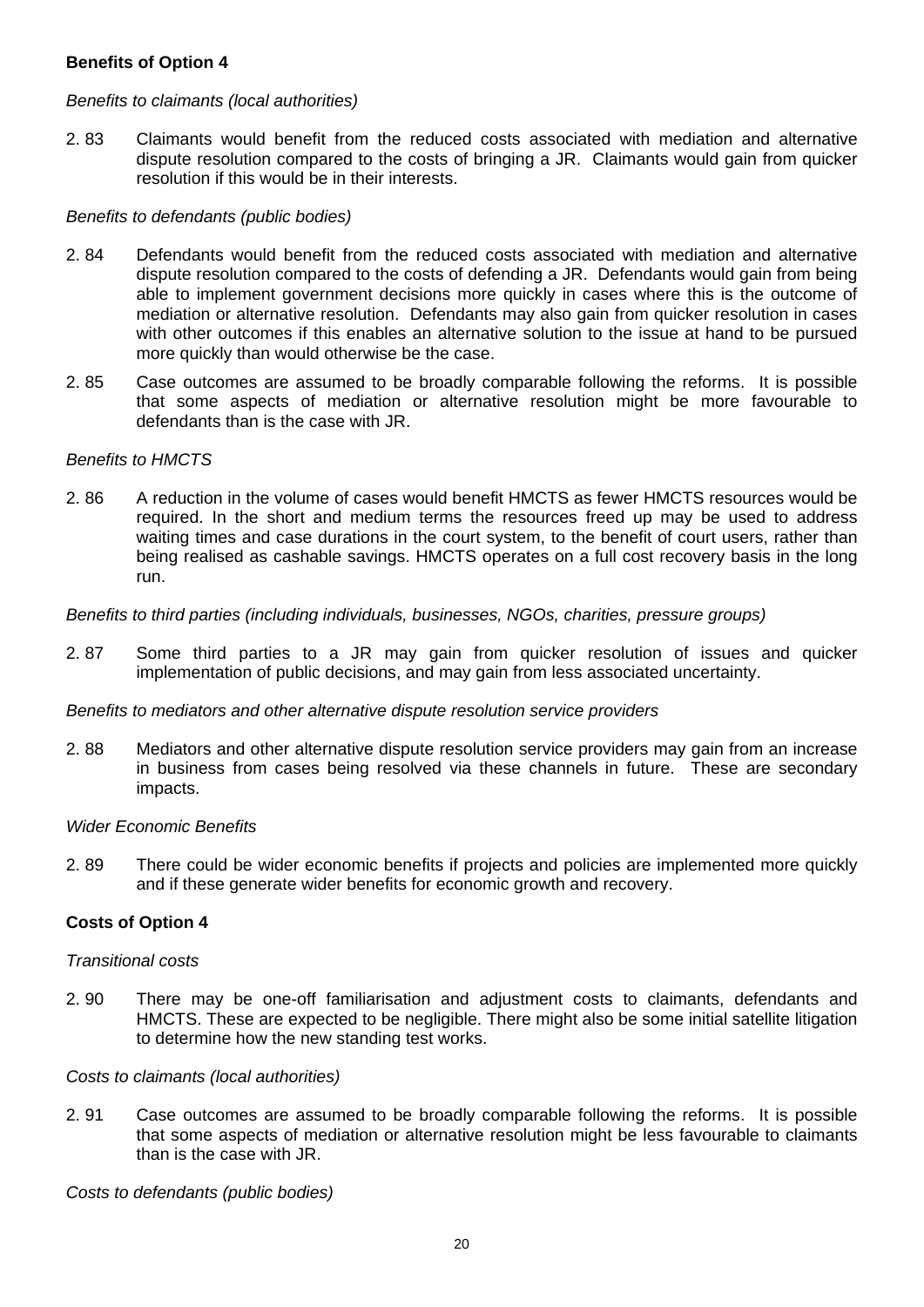2. 92 No ongoing net costs to defendants are anticipated.

# *Costs to HMCTS*

2. 93 HMCTS would receive less fee income if there were fewer JR applications. HMCTS operates on a full cost recovery basis in the long run and the overall financial impact on HMCTS of these reforms is expected to be neutral (because the reduction in total fee income from reduced case volumes would be balanced by the saving in HMCTS resources from providing fewer hearings).

#### *Costs to legal services providers*

2. 94 There may be some indirect costs to legal services providers if there was less demand for their services if fewer JR cases were brought following this change. Legal services providers may devote the resources freed up to other profitable activities, for example mediation services. These impacts on legal services providers are secondary impacts.

*Costs to third parties (including individuals, businesses, NGOs, pressure groups, charities)* 

2. 95 Some third parties to a JR may lose out from quicker resolution of issues and quicker implementation of public decisions.

## **Risks and assumptions for Option 4**

- 2. 96 It is assumed that the volume of cases seeking resolution would remain the same.
- 2. 97 It is assumed that mediation and other alternative dispute resolution methods are less costly than JR, both for claimants and for defendants.
- 2. 98 It is assumed that case outcomes remain broadly comparable if issues are addressed via mediation and other alternative dispute mechanisms instead of via JR, but that some aspects of JR might be relatively more favourable to defendants and relatively less favourable to claimants.
- 2. 99 It is assumed that cases would be settled more quickly under mediation and other alternative dispute resolution methods than under JR.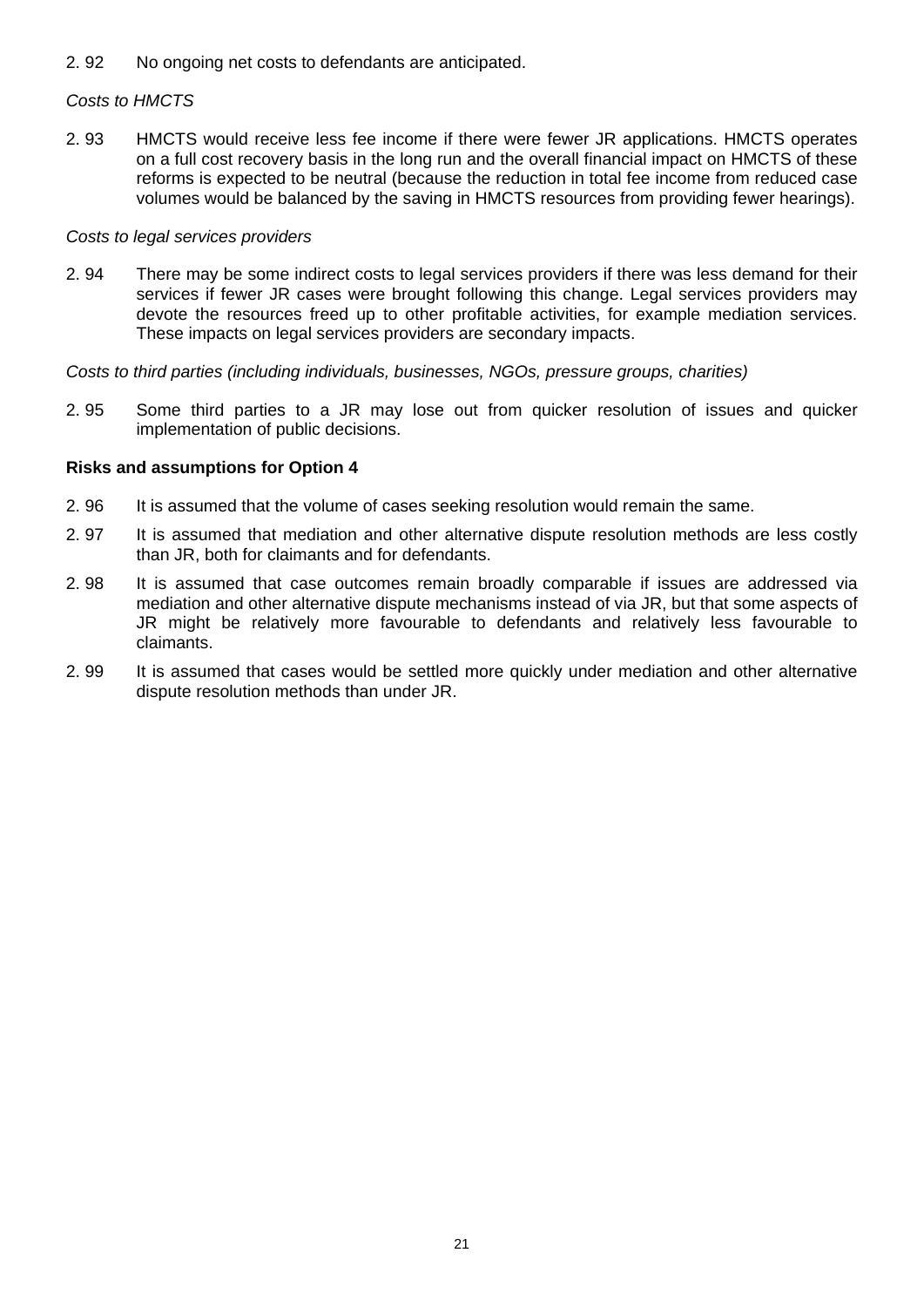# **Annex A: Judicial Review Volumes**

- A. 1 The number of judicial review applications has more than doubled in the past 10 years. Administrative Court data shows in 1998 there were over 4,500 applications for JR and by 2012 this had reached  $12,400.<sup>12</sup>$  $12,400.<sup>12</sup>$
- A. 2 Data from the Administrative Court shows that the main driver of growth in the overall number of JR applications has been an increase in Immigration and Asylum (I&A) applications which have more than doubled between 2007 and 2012. I&A applications made up 76% of the total applications in 2012. The number of criminal and other civil JR applications has also increased over the period but at a much slower rate as shown in Chart 1 below.



*Chart 1: Number of Applications for permission for judicial review by case type (2007 to 2012)*

- A. 3 The Administrative Court data suggests that the majority of applications that reach a permission decision are refused. For cases lodged in 2012, only around 1 in 6 that reached the permission stage and were considered by the court were granted permission to proceed.
- A. 4 However, the data also shows that a large proportion of JR applications are withdrawn before a permission decision is made. For cases lodged in 2012, over 40% of all applications were withdrawn before permission. Although the reasons for withdrawal are not recorded, there is some evidence that suggests that many of these cases may be settled on terms favourable to the claimant. A 2009 study by Bondy and Sunkin suggested that around 85% of non-I&A cases that are withdrawn at some point in the JR process are settled on terms favourable to the claimant.[13](#page-21-1) It is not known whether this finding still pertains and whether similar outcomes occur in I&A JR cases although it is probable that many cases that withdraw settle on terms favourable to the claimant.
- A. 5 For illustrative purposes only, if around 85% (the Bondy and Sunkin figure above) of non-I&A cases withdrawn before permission were settled on terms favourable to the claimant, then of all 3,000 non-I&A applications in 2012, around 44% might initially not be regarded as unmeritorious, in the sense of either being granted permission (either initially or after an oral renewal), or being settled upfront on terms favourable for the claimant.

l

<span id="page-21-0"></span><sup>12</sup> Data on Judicial Reviews is available here: https://www.gov.uk/government/publications/court-statisticsquarterly-jan-mar-2013

<span id="page-21-1"></span><sup>13</sup> Bondy, V., & Sunkin, M. (2009).The Dynamics of Judicial Review Litigation: The resolution of public law challenges before final hearing.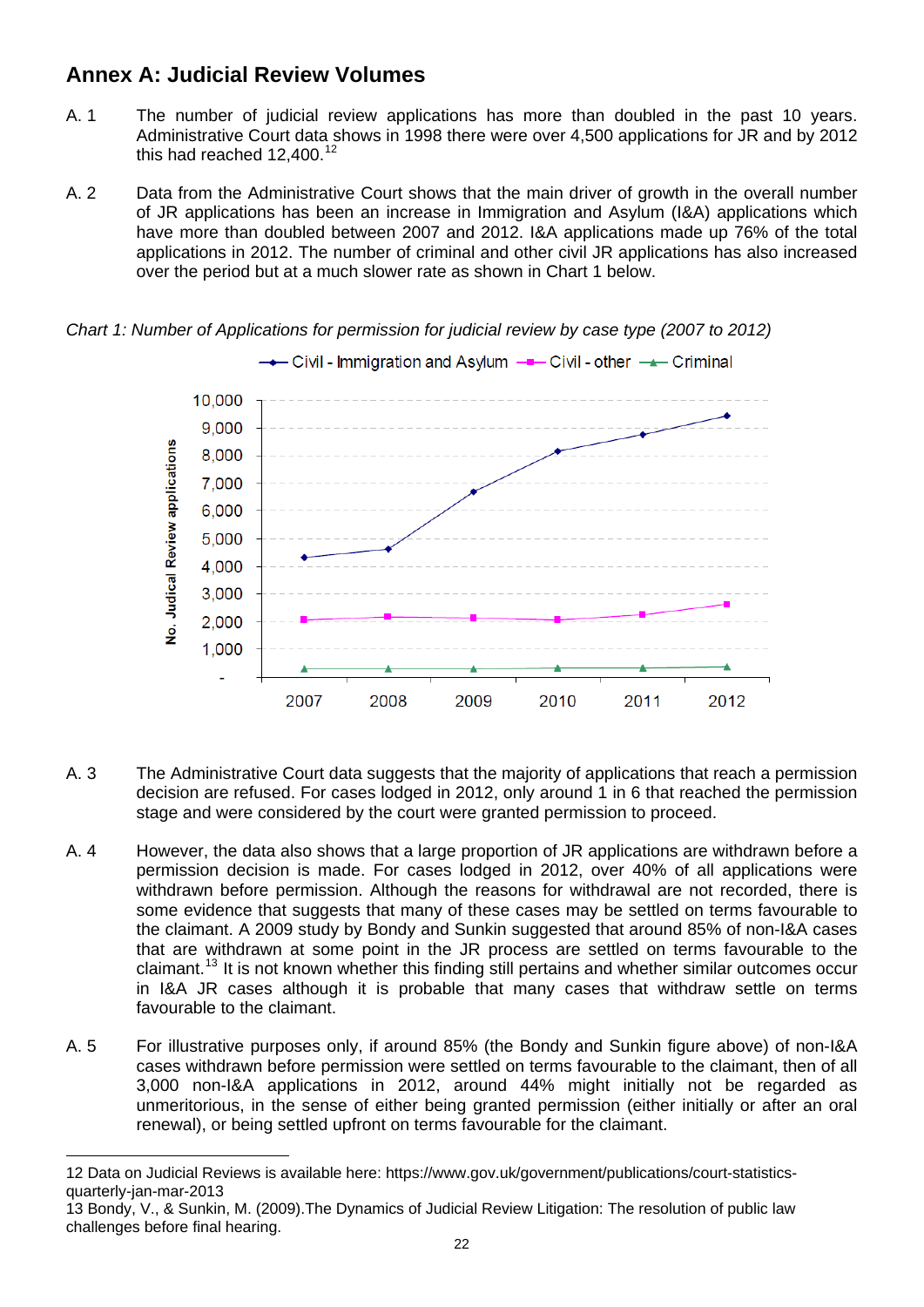- A. 6 For cases lodged in 2012 around 2,600 oral renewals were requested and permission to proceed was granted in around 300 of these cases. The remaining 2,300 cases were either refused permission or were withdrawn before the oral renewal decision was made.
- A. 7 The diagram below provides a high level overview of case progression for JR applications. This relates to cases lodged in 2011. (Data has not been used for cases lodged in 2012 as many of these might not have reached a final hearing yet. 2011 data therefore provides a more accurate picture of case progression from start to finish).

*JR volumes and case progression for cases lodged at the Administrative Court in 2011 (starting from "application" at left hand side)* 



*Note: The large majority of cases in the withdrawn/other categories are withdrawn. Outcomes categorised as "other" includes adjourned, discontinued, no order, referred to CoA and resubmit.*

- A. 8 As a result of the large number of withdrawals and the high permission and oral renewal refusal rate, only a small proportion of JR applications reach a final hearing. For cases lodged between 2007 and 2011<sup>[14](#page-22-0)</sup>, there were around 440 final hearings per year. Outcomes at the final hearing tend to be more balanced than at the permission stage; around 43% of adjudicated decisions at the final hearings were made in favour of the claimant for cases lodged between 2007 and 2011.
- A. 9 As the data illustrates there are a large and growing number of JR applications, many of which are not successful, which provides the backdrop for the proposals considered in this Impact Assessment. In particular the current situation has the following implications.
- A. 10 Firstly, unsuccessful JR applications can cause delays to the implementation of projects. For cases lodged in 2012 it took, on average, around 83 days for a JR application to reach permission stage and a further 95 days for an oral renewal decision to be made. Overall, for applications lodged in 2011 which reached a final hearing, it took on average 313 days for these cases to reach a final hearing from the day they were lodged.
- A. 11 JRs generate costs to the public sector from defending claims. Treasury Solicitors' initial illustrative assumption is that legal costs for a public sector defendant might range between £8,000 and £25,000 for a non-I&A case depending on how far the case progresses although

 $\overline{a}$ 

<span id="page-22-0"></span><sup>&</sup>lt;sup>14</sup> 2012 figures are not used in this comparison as some cases lodged in 2012 may not yet have progressed to a final hearing and this may therefore understate the total number hearings for this year.